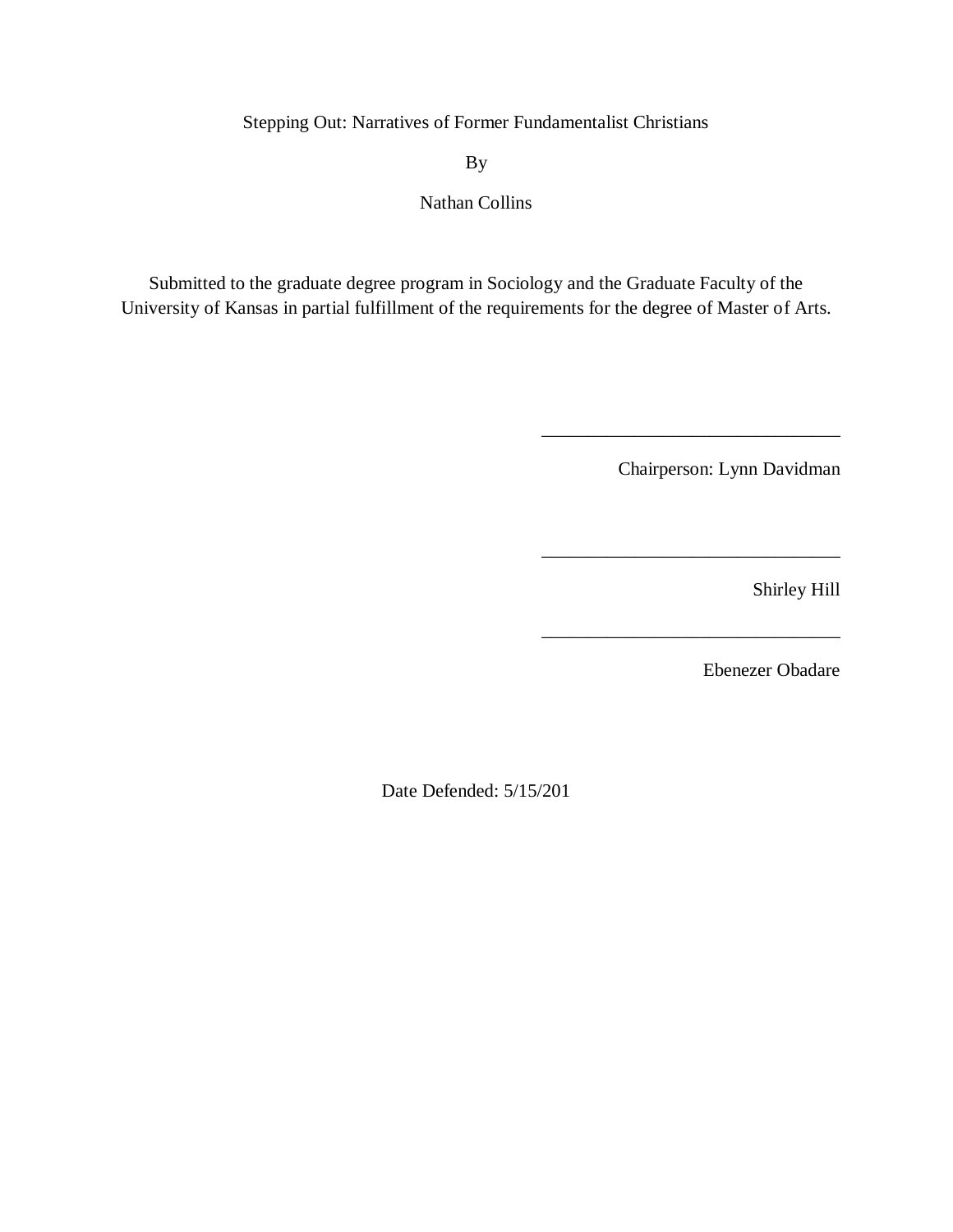The Thesis Committee for Nathan Collins

certifies that this is the approved version of the following thesis:

Stepping Out: Narratives of Former Fundamentalist Christians

Chairperson: Lynn Davidman

 $\overline{\phantom{a}}$  ,  $\overline{\phantom{a}}$  ,  $\overline{\phantom{a}}$  ,  $\overline{\phantom{a}}$  ,  $\overline{\phantom{a}}$  ,  $\overline{\phantom{a}}$  ,  $\overline{\phantom{a}}$  ,  $\overline{\phantom{a}}$  ,  $\overline{\phantom{a}}$  ,  $\overline{\phantom{a}}$  ,  $\overline{\phantom{a}}$  ,  $\overline{\phantom{a}}$  ,  $\overline{\phantom{a}}$  ,  $\overline{\phantom{a}}$  ,  $\overline{\phantom{a}}$  ,  $\overline{\phantom{a}}$ 

Date approved: 5/15/2015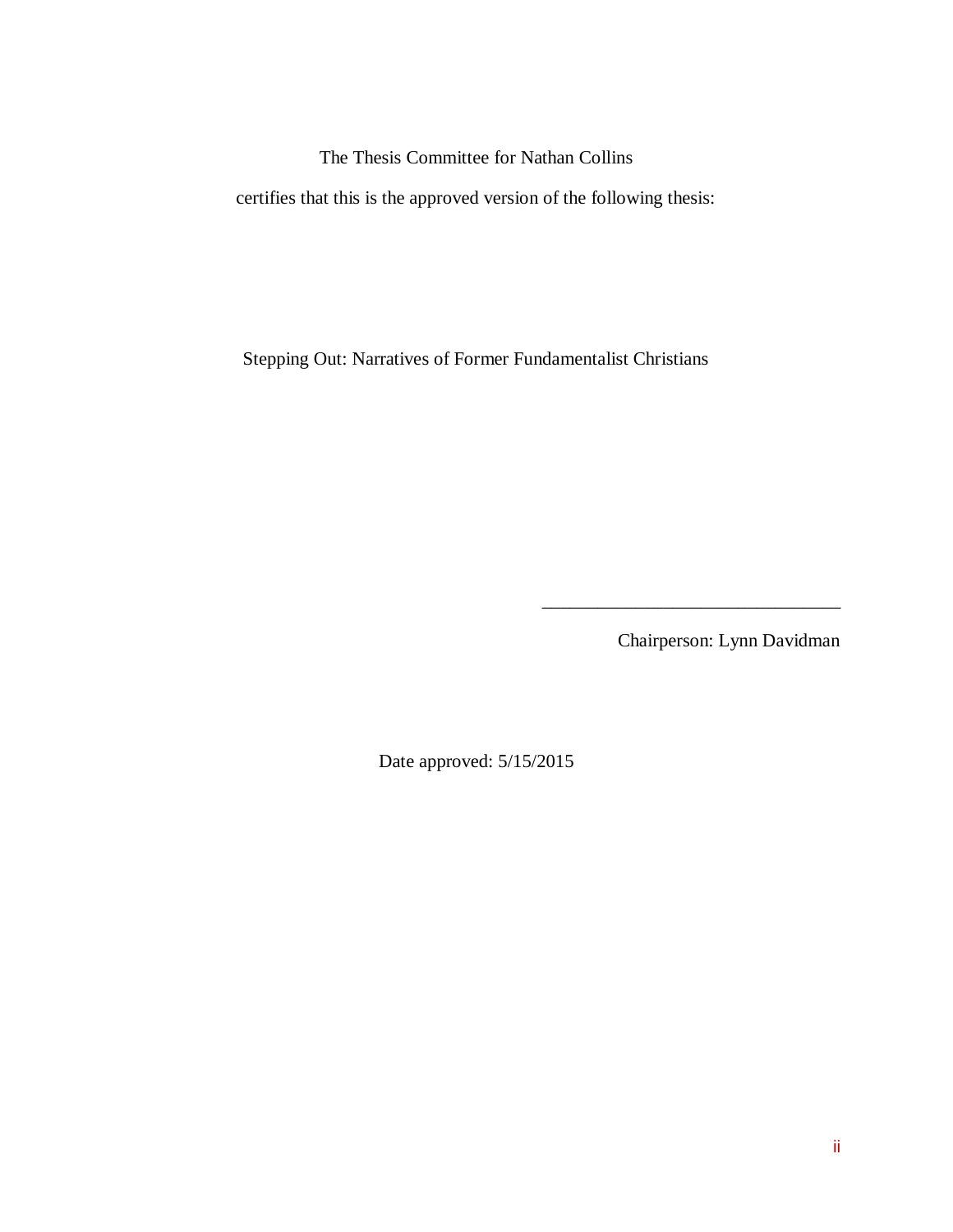### **Thesis Abstract**

Fundamentalist churches are unlike most mainstream forms of Christianity because of the elevated level of encapsulation these groups attempt to instill in their members. Encapsulation leads individuals to develop closely held identities that strongly impact their everyday lives. When an individual exits a fundamentalist group they enter a process through which their identity is transformed. This transformation occurs throughout a number of stages which appear to be similar to those leaving other encapsulating groups, such as orthodox Jewish communities. The process begins with the defector recognizing holes in the sacred canopy their church has wrapped them in, and ends with a complete transformation of identity.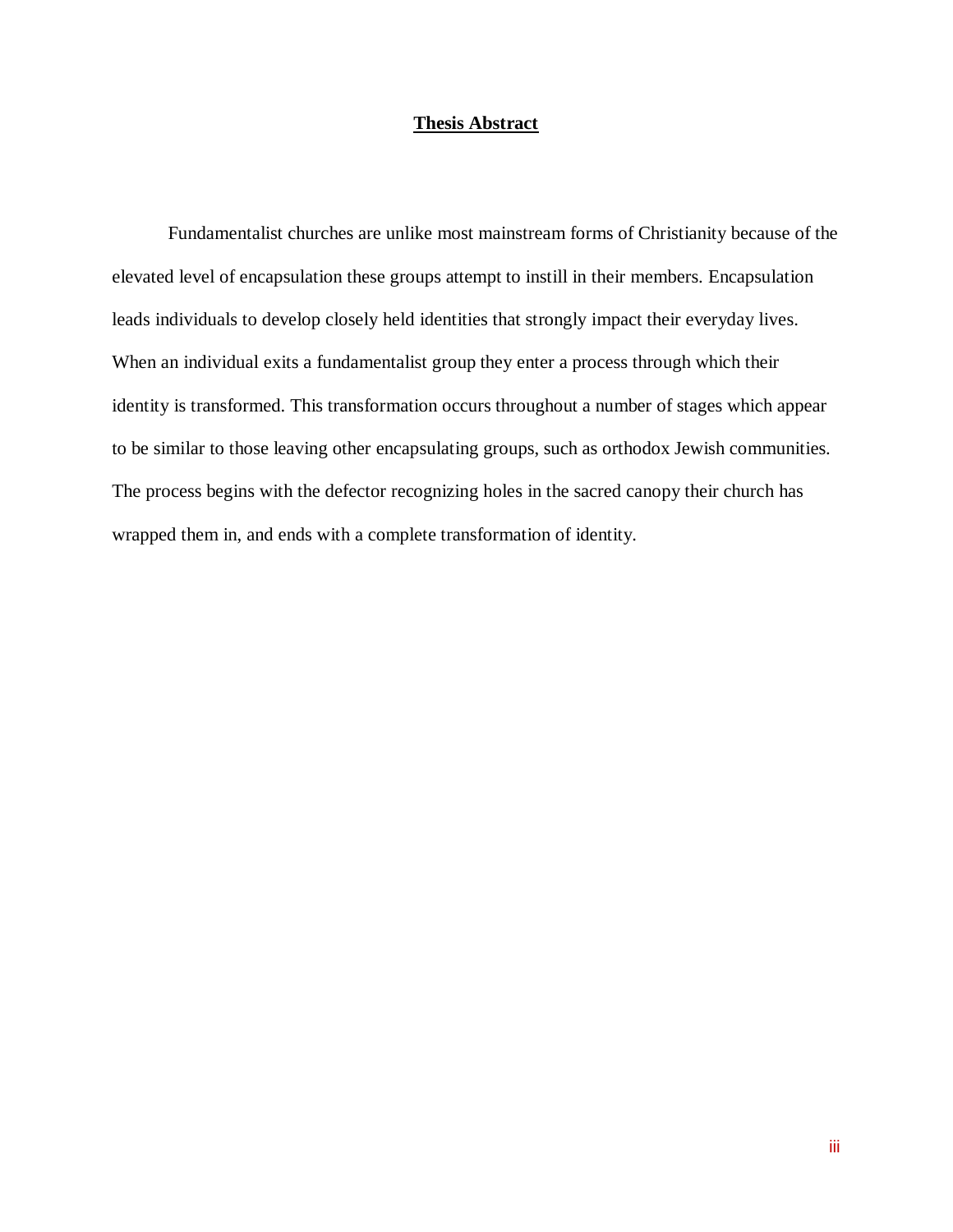# Table of Contents

| $\mathbf{i}$            |
|-------------------------|
| $\overline{\mathbf{u}}$ |
| iii                     |
| iv                      |
| $\mathbf{1}$            |
| 1                       |
| 3                       |
| 6                       |
| 9                       |
| 10                      |
| 10                      |
| 12                      |
| 13                      |
| 14                      |
| 16                      |
| 17                      |
| 18                      |
| 19                      |
| 21                      |
| 21                      |
| 22                      |
| 23                      |
| 23                      |
| 25                      |
| 26                      |
| $\overline{2}$          |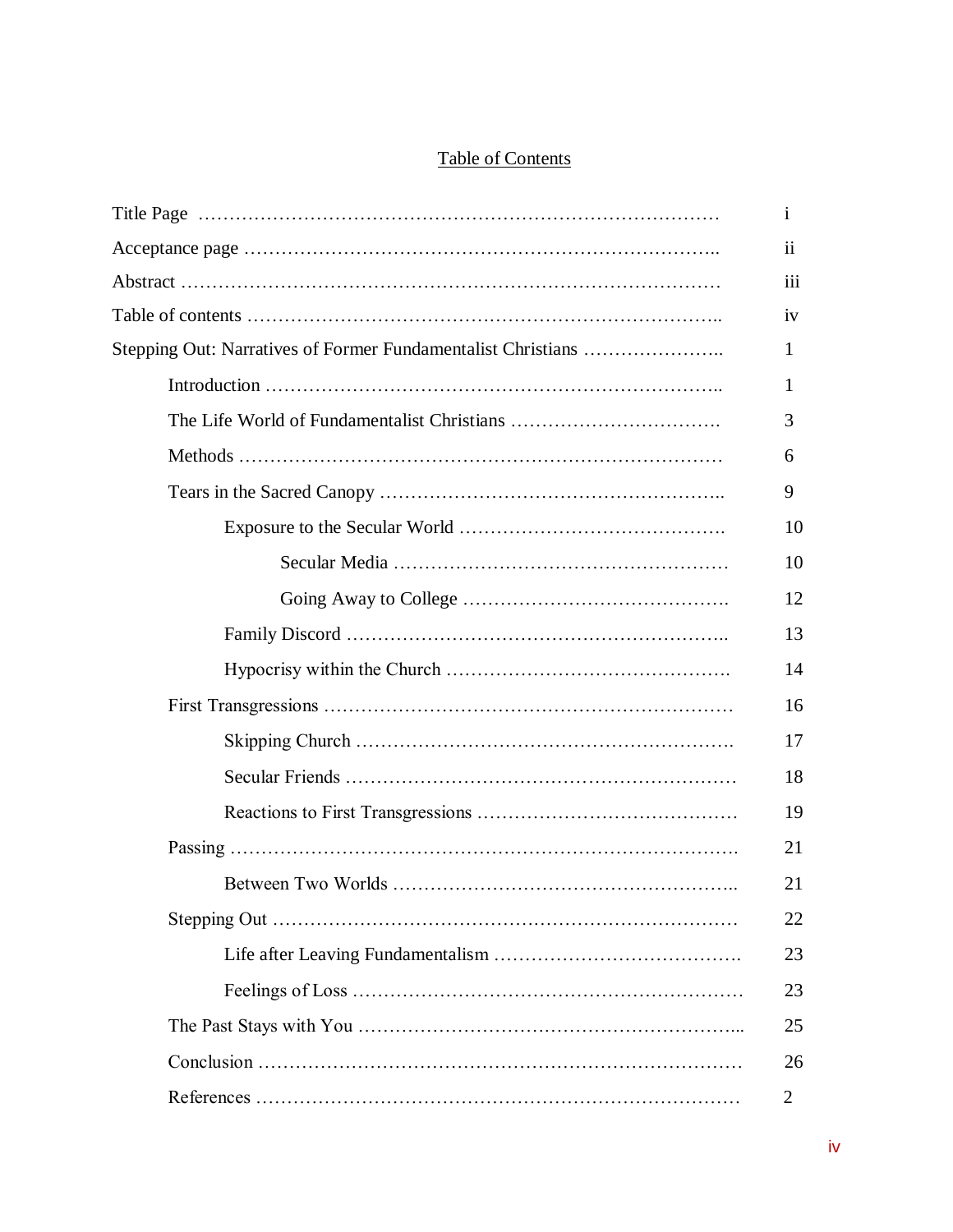### **Stepping Out: Narratives of Former Fundamentalist Christians**

### **Introduction**

The sociology of religion prior to the 1970s was dominated by the secularization thesis, which suggests that the influence of religion would inevitably decrease in modern societies. Proponents of the secularization thesis included Emile Durkheim, Max Weber, Peter Berger, as well as many others, whose work remains influential to the sociology of religion today. Berger argued that as the number of religious choices increased each religion would appear less compelling; because to laymen the distinctions between groups might appear arbitrary, leading to a feeling of apathy about the choice (Berger, 1967). However, Mary Jo Neitz challenged this dominant hypothesis about secularization in *Charisma and Community*, which reframed much of the discourse in the sociology of religion. Her research suggested that joining a church was the result of rational choices that shaped the social reality of those who became members. Contrary to Berger's ideas about religion in pluralistic societies, Neitz suggested that consciously choosing a religion strengthened one's attachment to it, rather than undermining its legitimacy.

In the 1970s sociologists of religion continued to study secularization even as a plethora of new religious movements arrived to the U.S. from the eastern world. These groups provided researchers with the opportunity to study a variety of religious experiences. Students of religion studied who joins these groups and how do they account for their joining. The articles written at this time covered a range of movements such as the Levites of Utah (Baer 1978), UFO cults (Balch, 1979; Balch and Taylor, 1978), and the Moonies (Barker, 1981; Bromley, 1979). These studies yielded a number of process models of conversion which attempted to diagram how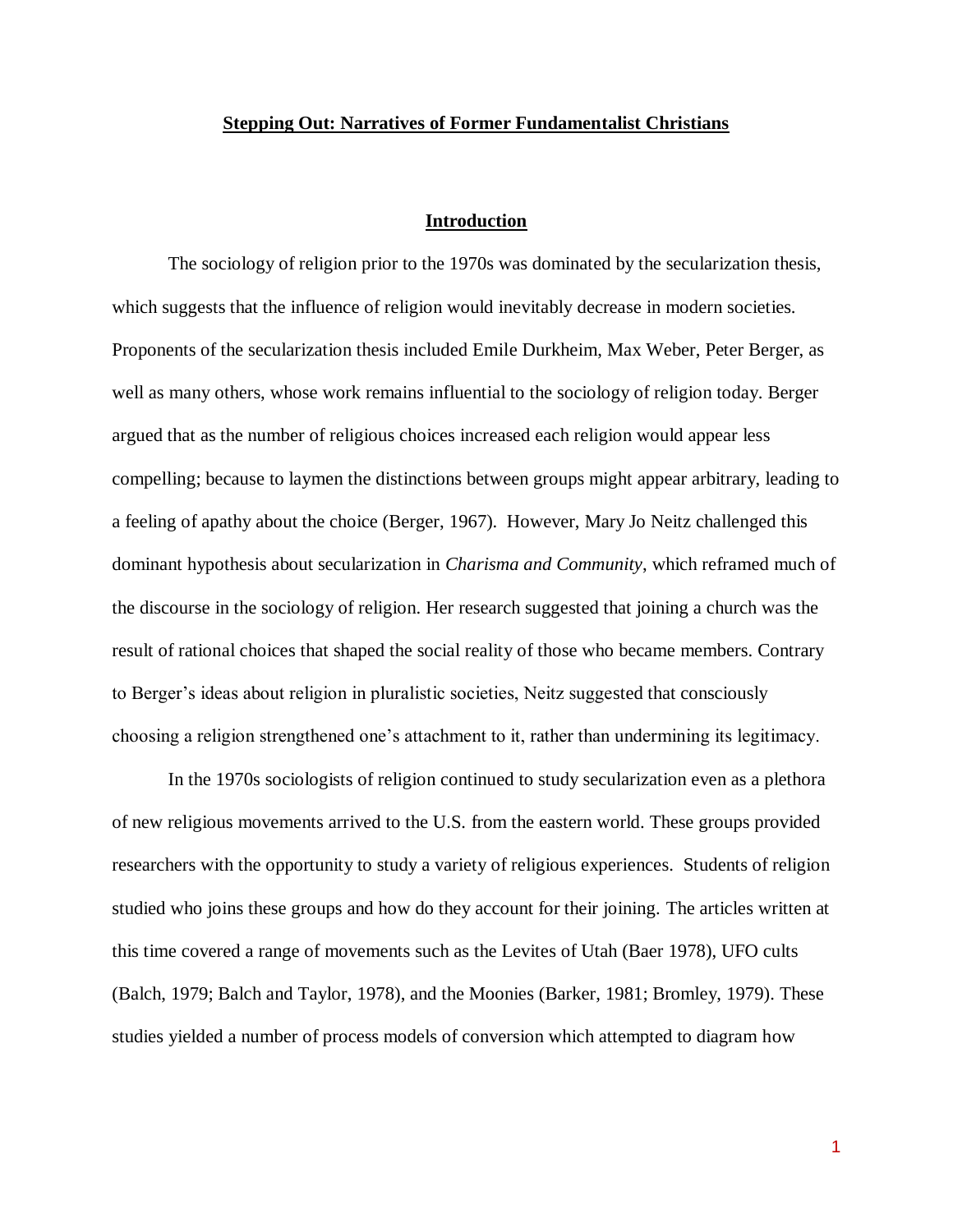people come to join a religious group. Subsequently there were articles comparing these models, attempting to see which was more accurate.

Although the topic of conversion has been covered extensively, few have looked at those who leave religious groups. The first full-length sociological study on exiting these communities was written in 1989 by Janet Jacobs. Titled *Divine Disenchantment*, Jacobs' book studied individuals who left religious groups in which a charismatic leader was the central focus. Jacobs discovered that members often left because their relationship with the group leader deteriorated. Those who left had to redefine their social reality in order to bring it in line with the world outside their group. This reconfiguration is a fundamental aspect of all identity transformations; which means that her findings can be applied to a variety of groups such as LGBT individuals coming out, or those who go through a divorce.

Following Jacobs' book, there were no other major studies of the process of exiting a religious community until 2014, when Lynn Davidman published *Becoming Un-Orthodox: Stories of ex-Hasidic Jews.* Davidman interrogated the difficult, often painful, steps involved in defecting from an insular ultra-Orthodox community. She adapted Berger's idea of the sacred canopy, "the overarching shelter enclosing and securing a religious community's way of life and shielding its boundaries from outside intrusions," (29) to describe how her respondents came to experience tears in this canopy. Davidman began with stories of childhood experiences that led to "tears in the sacred canopy," (Davidman, 2014) reference to the variety of factors defectors reported that conflicted with their communities' ideals and their personal lives. These tears in the tightly woven fabric of the community's way of life provided an opening for these individuals to question the taken for granted social reality of their religious group.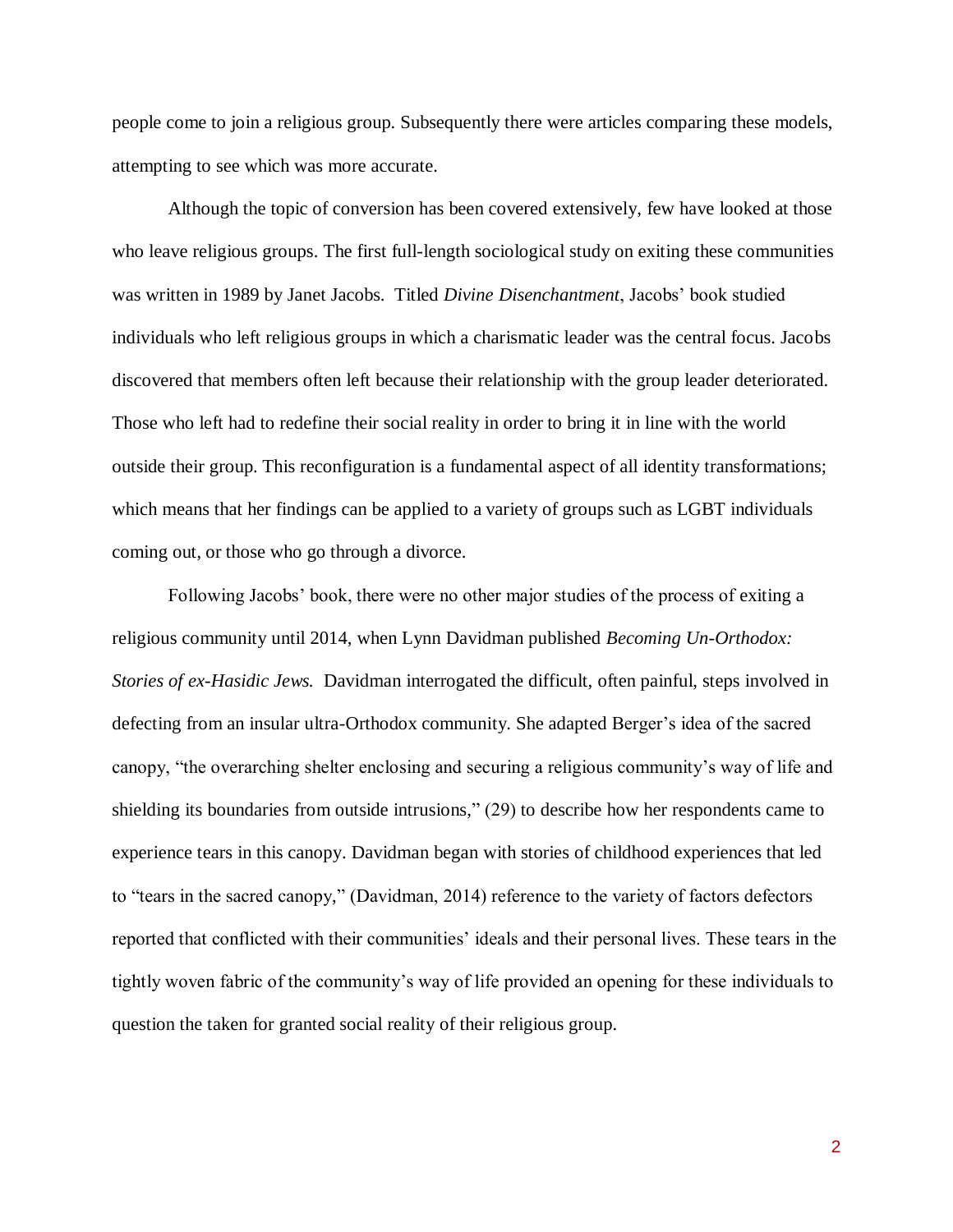The work of Davidman and Jacobs are the rare exceptions to a lack of scholarly attention to deconversion. This paper builds upon their work by focusing on those who leave fundamentalist Christianity. My study analyzes the exit narratives of fundamentalist Christians in order to trace the processes through which these defectors left their religious communities. Those who exit fundamentalist churches undergo a transformation of identity that involves a series of five steps similar to those outlined for the ultra-Orthodox defectors in Davidman's book. First, the individual experiences tears in their sacred canopy. Second, they begin to test the boundaries of their world by breaking the rules of their organization; at first this will occur in secret, as the individual continues to try to pass as a member of the group. Passing is the third stage, during this period defectors navigate between two identities, trying to appear as if they are still members of their fundamentalist group while covertly subverting the group's established rules. At some point, the exiter will stop trying to pass and step out, entering the fourth stage wherein the defector leaves the church or group in a visible way. Finally, once outside the church, defectors often find that they retain remnants of their past which manifest in various ways, such as in a feeling of loss or aversion to groups like their church. These steps proceed chronologically and sometimes simultaneously throughout the process. By tracing the path of fundamentalist defectors, this paper adds to the body of work on identity change, as well as the under-developed field of disaffiliation.

#### **The Life World of Fundamentalist Christians**

The process of leaving a fundamentalist church requires a change in identity. In order to understand how the transformation process occurs, it is useful to look at how these groups keep their members apart from the mainstream society. In his article "Social Cocoons: Encapsulating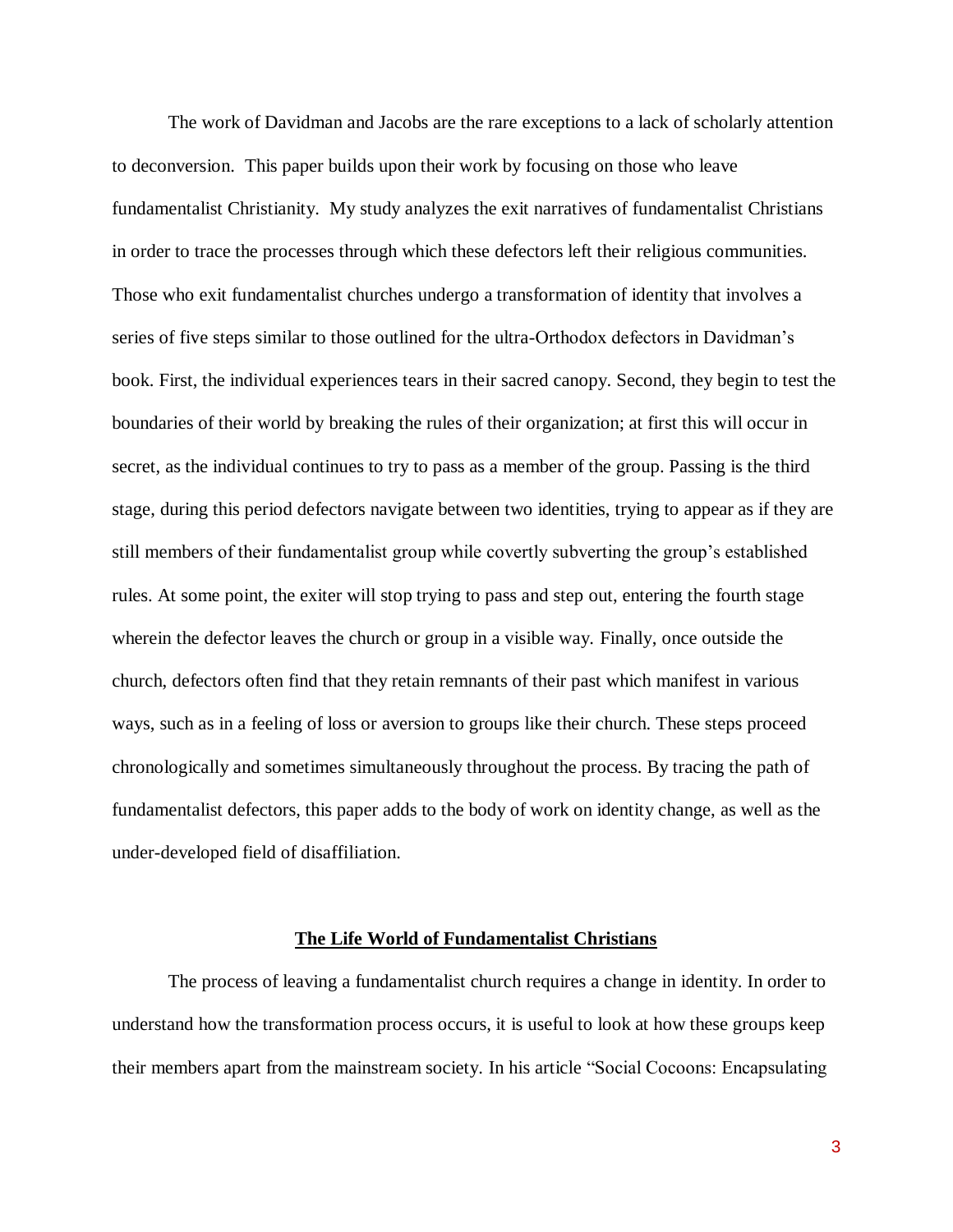and Identity Transformation" Greil uses the term encapsulation to describe a high levels of physical, social and ideological boundaries maintained by strict religious groups (1984). A high level of physical encapsulation is present when all members of a group live in close proximity and are instructed to avoid going to places where they will encounter non-members, or where they may be exposed to media representing the ideas of those outside the group. Social Encapsulation is the extent to which individuals interact with people outside their group, someone with a high amount would almost never interact with non-members. Ideological encapsulation refers to the level of exposure a group member has with ideas from outside of the group's paradigm. Greil identifies institutions with high expectations for their members as identity transformation organizations (ITOs), because the commitment these groups evoke in their members leads to a change in identity, both upon entering the group, and leaving.

The impact of ITOs is illustrated by the experiences of Alcoholics Anonymous (AA) members. Greil wrote about AA groups to show how high levels of social encapsulation can exist even without a high level of physical encapsulation (1984). AA members are similar to the fundamentalist Christians I interviewed in that they live in a world full of non-members. Both AA and Christian fundamentalists maintain a high level of social encapsulation by encouraging members to spend less time with people outside the group. When an individual decreases her/his exposure to competing paradigms by increasing time spent with his/her group they are in a state of ideological encapsulation.. This expectation of intense commitment from congregants is one way Fundamentalist churches are unlike most mainstream forms of Christianity.

Focusing on fundamentalist defectors, as opposed to anyone who was raised Christian and left, is an essential distinction. Strict religious groups instill in their members an identification with the church that is un-paralleled in more open institutions by treating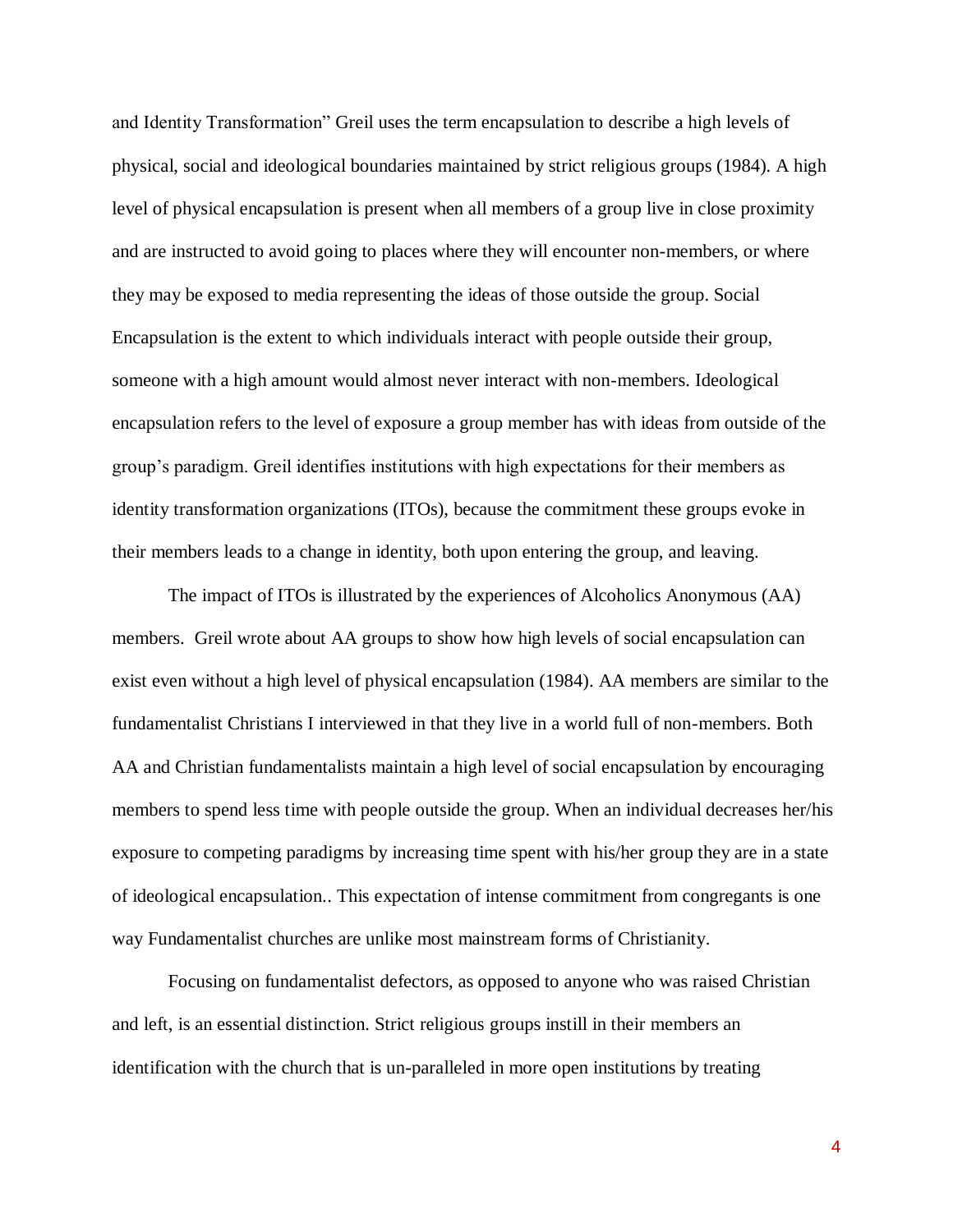"members of the mainstream religion from which it is derived as faithless apostates" (Herriot, 2007), a statement that reinforces ideological encapsulation. Studying the transition out of fundamentalist churches can provide insights not only into those who leave religious groups but to people exiting any highly bounded organization, such as the military, or an enclave community. An individual's intense connection with a particular organization sets the stage for the identity transformation that occurs when she/he exits by influencing the degree to with which they identify with their group. If an individual did not initially identify with the church, leaving would not result in a transformation process; the individual already had a strong sense of identity.

Strict Christian groups form congregations that are highly encapsulating, in an effort to keep out the secularizing forces of modern life. Fundamentalism may be defined in a number of ways, but for the purpose of this study, I have chosen to adapt the definition of Almond et.al. "a discernable pattern of religious militancy by which self-styled 'true believers' attempt to arrest the erosion of religious identity, fortify the borders of the religious community, and create viable alternatives to secular institutions and behaviors" (Almond, Appleby & Sivan, 17).All my respondents told me they were brought up in this type of community. The groups my interviewees left were ones that had set up high boundaries in order "to arrest the erosion of religious identity." They came from different denominations of Christianity, which emphasized different rituals, rules, and expectations of their members.. Each institution attempted to retain members by encouraging frequent attendance, social isolation outside of the group, and the belief that their church's Truth was the singular way to be saved.

Despite the significant attempts of strict churches, modern life often impedes congregants' devotion, as people commonly need to work or attend schools in which they were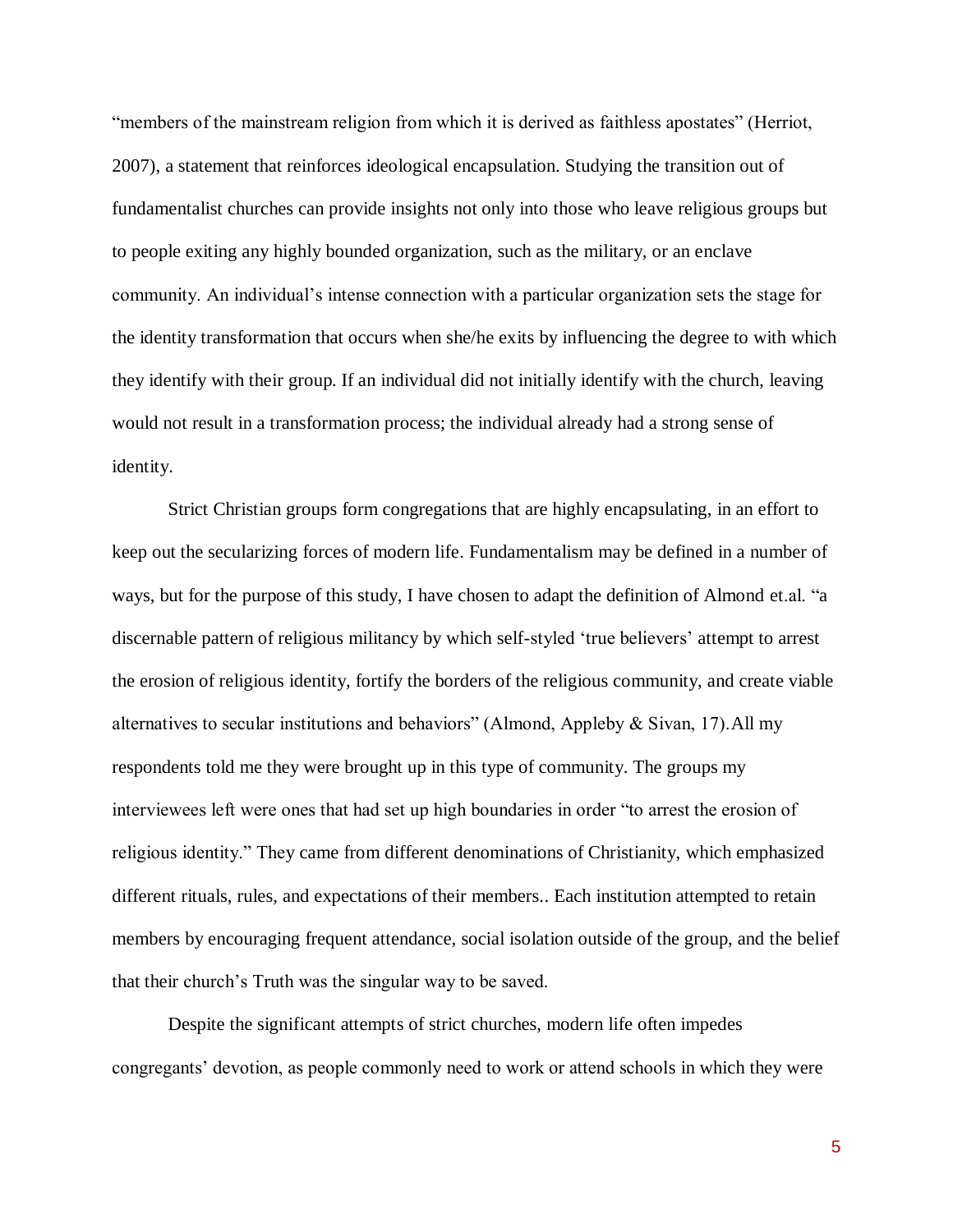surrounded by non-members. Frequent attending the group's activities increases physical encapsulation, but this does not approximate the kind of enclave society Davidman describes in her book. Churches are unable to completely seclude their members although their leaders advise adherents to avoid socializing with people outside the group, except for the purposes of converting new souls. All outsiders, including Christians from other churches or denominations, were considered potentially polluting. This belief served to keep members away from ideas that might contradict the church's teachings. By this means, they reinforced members' mental barriers against unacceptable ideas.

Although each church sought a high level of commitment, some individuals in my study had been more devoted than others. Members' variations in commitment was shaped by the extent of their family's ability to encapsulate their children. One example of the way families separated themselves from the world was by teaching their children to avoid secular media. All of the people in this study came from churches that expected members to limit their exposure to outside influences; the parent's success in doing so shaped the communities abilities to establish boundaries around its members. Protection from secular forces could include limiting access to media or sending children to private Christian schools or homeschooling them.

### **Methods**

I interviewed fifteen individuals who identified as a former fundamentalist or conservative Christians. Participants were recruited through posters, as well as through snowball sampling. The interviews took place in private, either in the sociology department of the University of Kansas or via Skype as per the preference of the participant. To retain the privacy of my participants, pseudonyms have been given to those mentioned in this paper. The ages of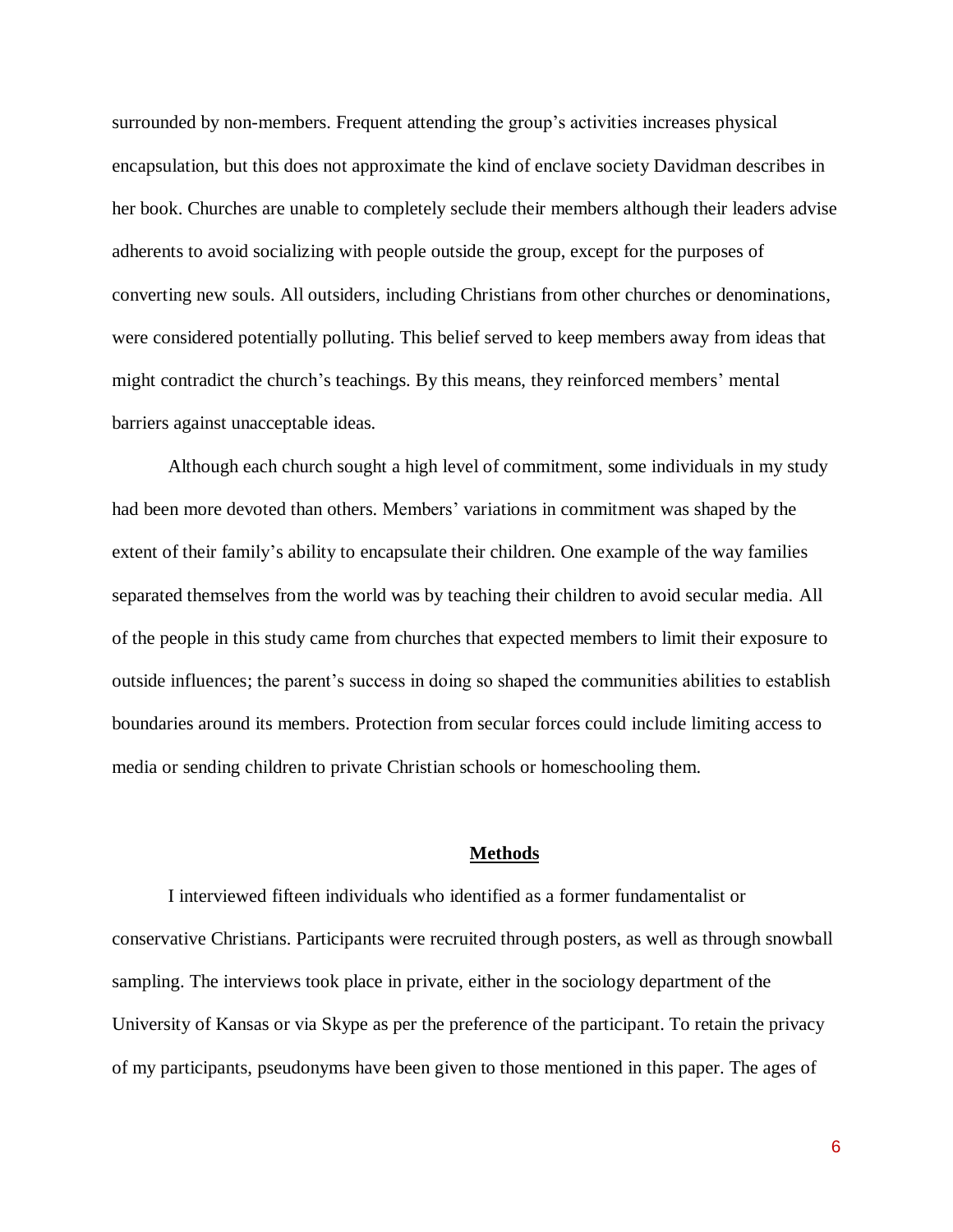my participants ranged from twenty one-sixty seven; the majority were between twenty five and thirty five. My sample contains twelve women and three men. It is hard to say whether this four to one ratio distorts my findings, although I found the stories of men and women did not differ any more between the two groups than they did within the groups. One-third of my participants identified as gay or bisexual. LGBT identities emerged as a factor related to their defection in a few of the narratives. Gay rights, such as same-sex marriage, was often influential even in the lives of those who did not identify as gay or bisexual. By becoming friendly with someone who was gay, non-gay defectors supported gay rights within the church. Whether being gay, lesbian, bisexual or transgendered led to different narrative accounts of exiting I would need a significantly larger sample. It was clear my respondents had changed their earlier stances on LGBT rights and same sex marriage.

My pilot study has several limitations that prevent me from making generalizations based on this data. One important factor is that whites are overrepresented in the sample; thirteen of my interviewees identified as Caucasian, while the remaining two identified as African American or Hispanic. Additionally, all of my participants had at least some college education, most had a bachelor's degree or were currently enrolled in a four year degree program. This over-representation of white, educated individuals is likely due to my recruitment method, as I drew upon people in a college town in the Midwest. Recent Pew research [\(Pew Forum\)](http://www.pewforum.org/2012/10/09/nones-on-the-rise-demographics/) indicates that a majority of disaffiliated/Atheist individuals are white, therefore the overrepresentation of white people in my sample is not disproportionate relative to the population. In addition, in the United States the higher a person's level of education the less likely they are to identify with a religion (Lynn, et al. 2009), so here too my sample may be representative of a larger population of defectors.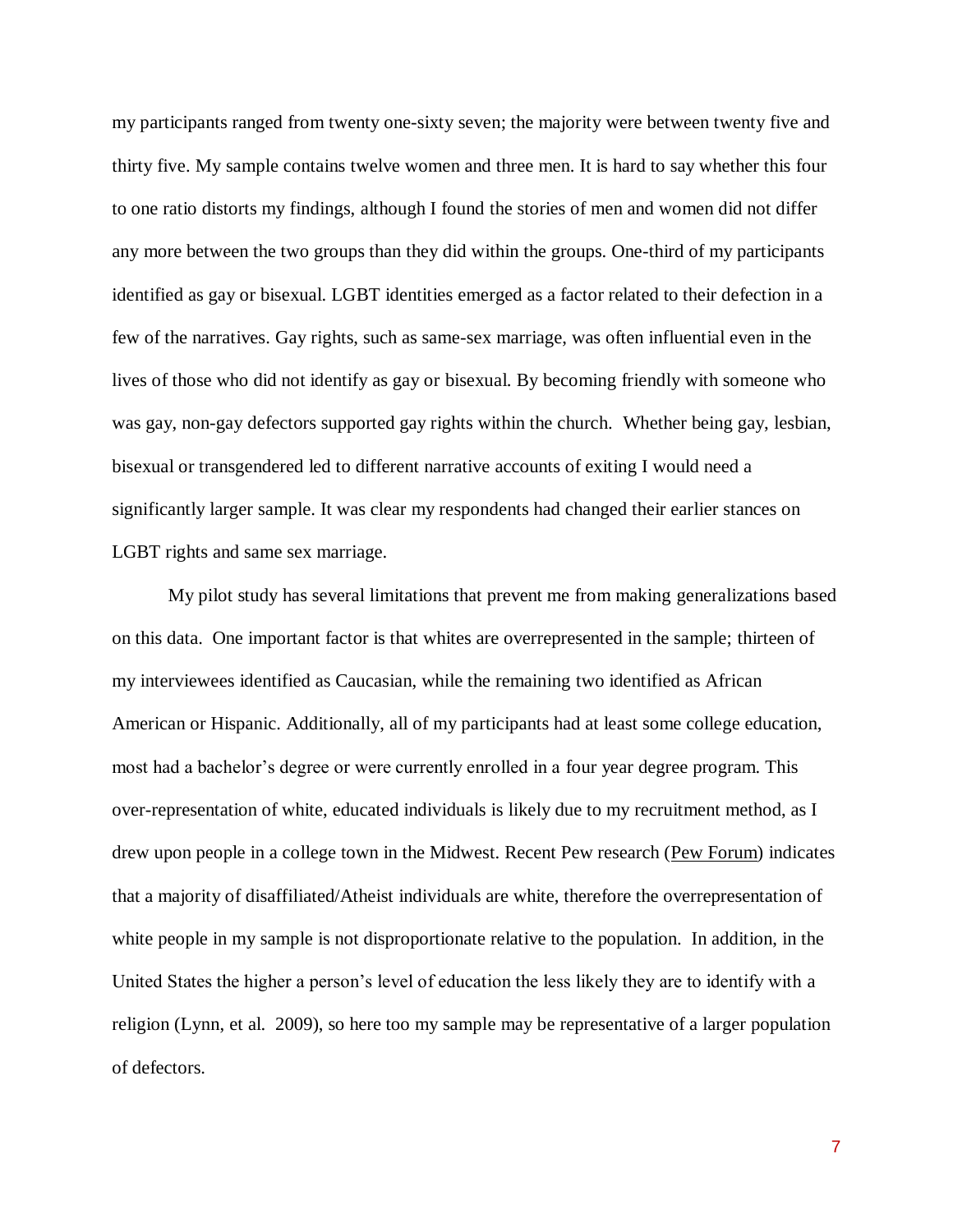My interviews lasted at least an hour and a half, and most went over two hours. These long interviews allowed me to co-construct full and nuanced narratives with my participants. My interviewing style was developed from the literature on narrative methodology (Eakins, 1999), which emphasizes co-creating narratives with interviewees by encouraging them to address each question in terms of their own set of concern with their story. My use of narrative methodology encouraged participants to co-create rich stories about their lives, providing me with the opportunity to develop an in-depth analyses.

As a fundamentalist defector myself, I understood a lot of what was being told to me without needing to probe further. However I often asked participants to elaborate on subjects I felt familiar with to ensure we had the same understanding. I did not reveal my own history to any of my participants until after the interview, to ensure that their knowledge of me did not shape their answers. My own experience of leaving fundamentalist Christianity was always present for me during my interviews. Many of the stories I heard reminded me of my own. In order to understand respondents' stories on their own terms I did my best to bracket my own feeling and experiences. My ability to remain conscious of what I took for granted because of my fundamentalist background was greatly aided by my advisor, Lynn Davidman, as she was able to catch instances where I used concepts that were unclear to those outside of fundamentalist Christianity.

I recorded my interviews and later analyzed the narratives of my participants by taking extensive notes on each recording and then locating the common themes in their stories. This technique, which allows the theoretical framework to be shaped by the data, is often referred to as a grounded theory approach (Charmaz, 2006). By using this approach, the narratives themselves formed the analytic and conceptual framework for this research.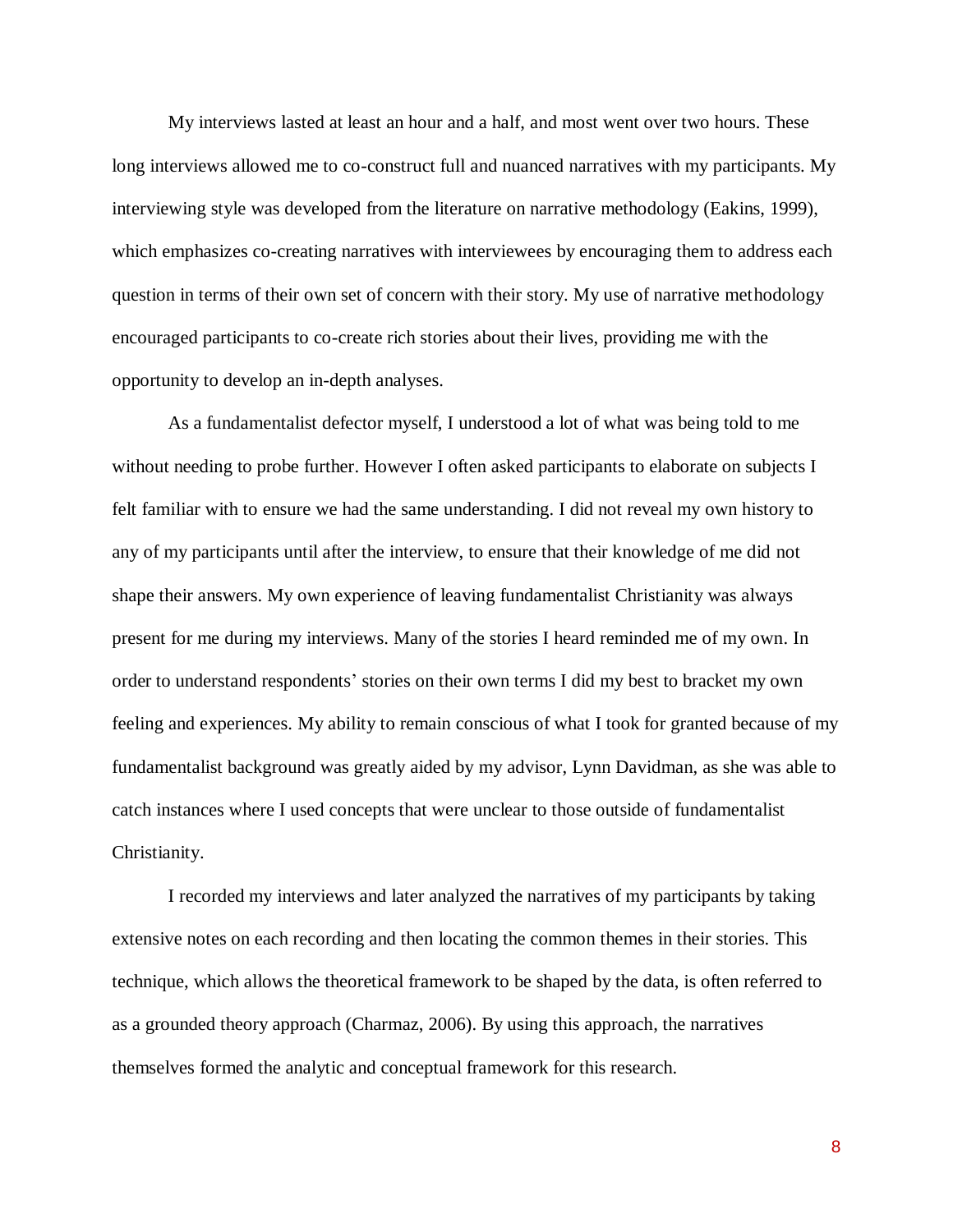### **Tears in the Sacred Canopy**

Strict religious communities provide a sacred canopy that holds members of the group together, and establishes boundaries between members and all outsiders. This Canopy serves as a shelter for the religious community's beliefs and practices, which allows the congregants to take their church's social reality for granted. When a community's metanarrative is accepted by all members, its leaders present their teachings as unquestioned Truths for all to follow, despite the lack of certitude among some congregants.

Some ex's reported early experiences in their lives that led them to question the community's taken for granted realities. Their narratives depicted a wide range of experiences that predisposed them to question their religious beliefs, such as exposure to the secular world through forbidden media, or having a family that deviated from the group's norms, lead my respondents feel marginal. They began to see tiny holes in the sacred canopy enclosing and sheltering members of their group. The themes that arose in their narratives resembled those found by Lynn Davidman in her work on Orthodox Jewish defectors.

Exposure to the secular world can take place through interviewee's experiences in school. Public high schools were often places in which my participants found themselves surrounded by those outside their religious groups; making them aware of the existence of other religious points of view as well as exposing them to the secular world. One-third of the Parents' were so fearful that their children would stray, if exposed to outside influences, they chose to send their children to private Christian schools, or homeschooled them.. Regardless of respondent's high school education, all of my participants said attending college, including Christian ones, provided them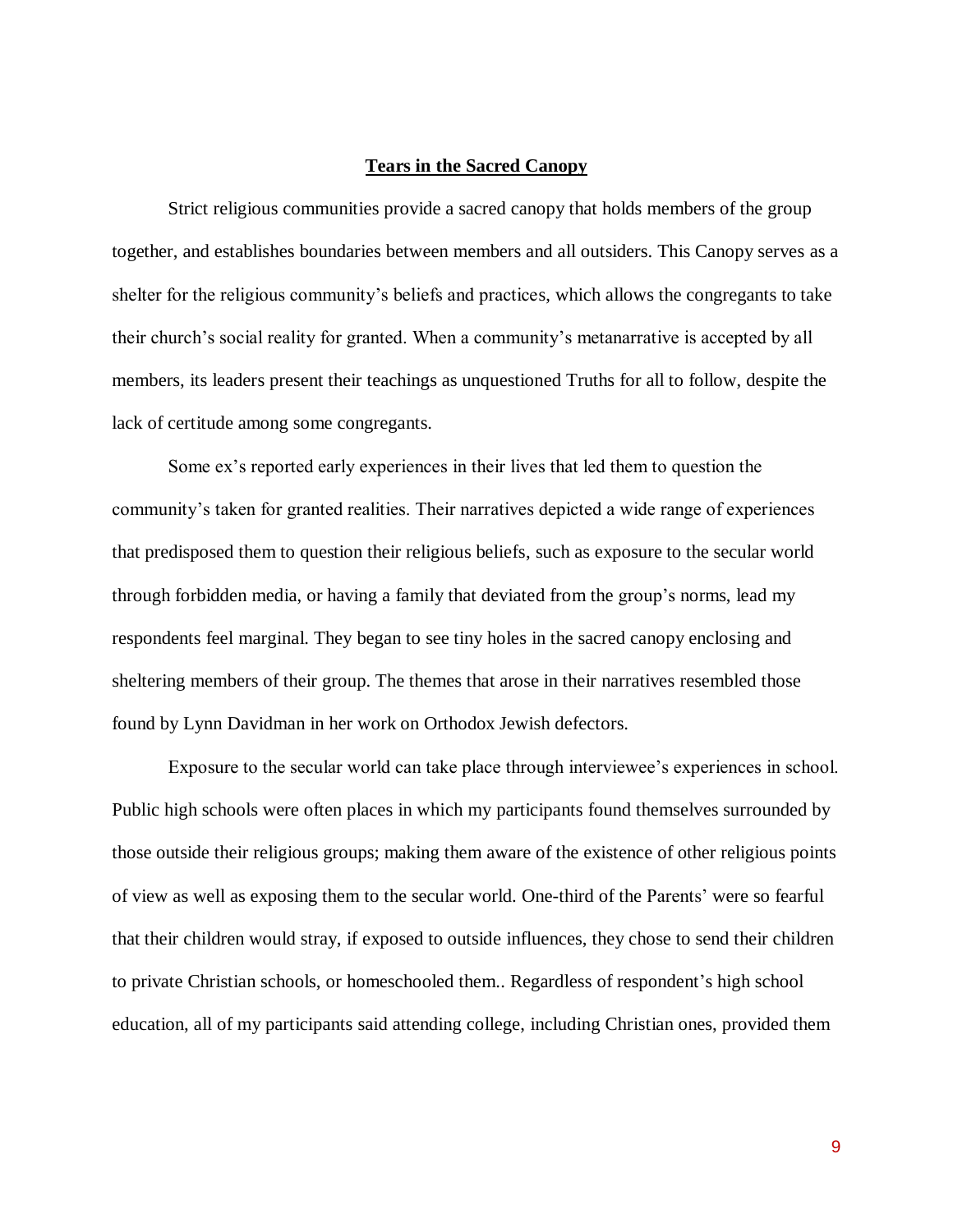with exposure to the secular world. .; . At college they came to understand the concept of relativity, which deepened their questions about the truth of their own religious communities.

A second childhood experience that led young fundamentalist Christians to question their faith was family discord. Parent's divorcing, or breaking other community norms confused their children and led them to question which parent was the right kind of Christian. Similarly, respondents reported that a parents' leaving the Church community, exposed them to tears in their sacred canopies. In the most tragic cases, verbal, sexual and physical abuse by caregivers led vulnerable young children to question their community's taken for granted realities.

A third category involved the hypocrisy my respondents perceived among leaders of their congregation. Interviewees described irregularities in the way officials handled scandal such as the pastor protecting abusers or passively ignoring abuse. In other cases leaders of the church were actively involved in situations my participants believed to be counter to the lesson's the leader taught. Those in leadership positions are expected to be morally pure by t their congregations; any incident in which church leaders were seen to violate their church's teaching created another rip in the fabric of the fundamentalist canopy.

### **Exposure to the Secular World**

### **Secular media**

My participants differed substantially in their exposure to the outside world during childhood. Some of those I interviewed were allowed to view secular media, but only if preapproved by parents, while others were denied access to mainstream media altogether.

#### Louise: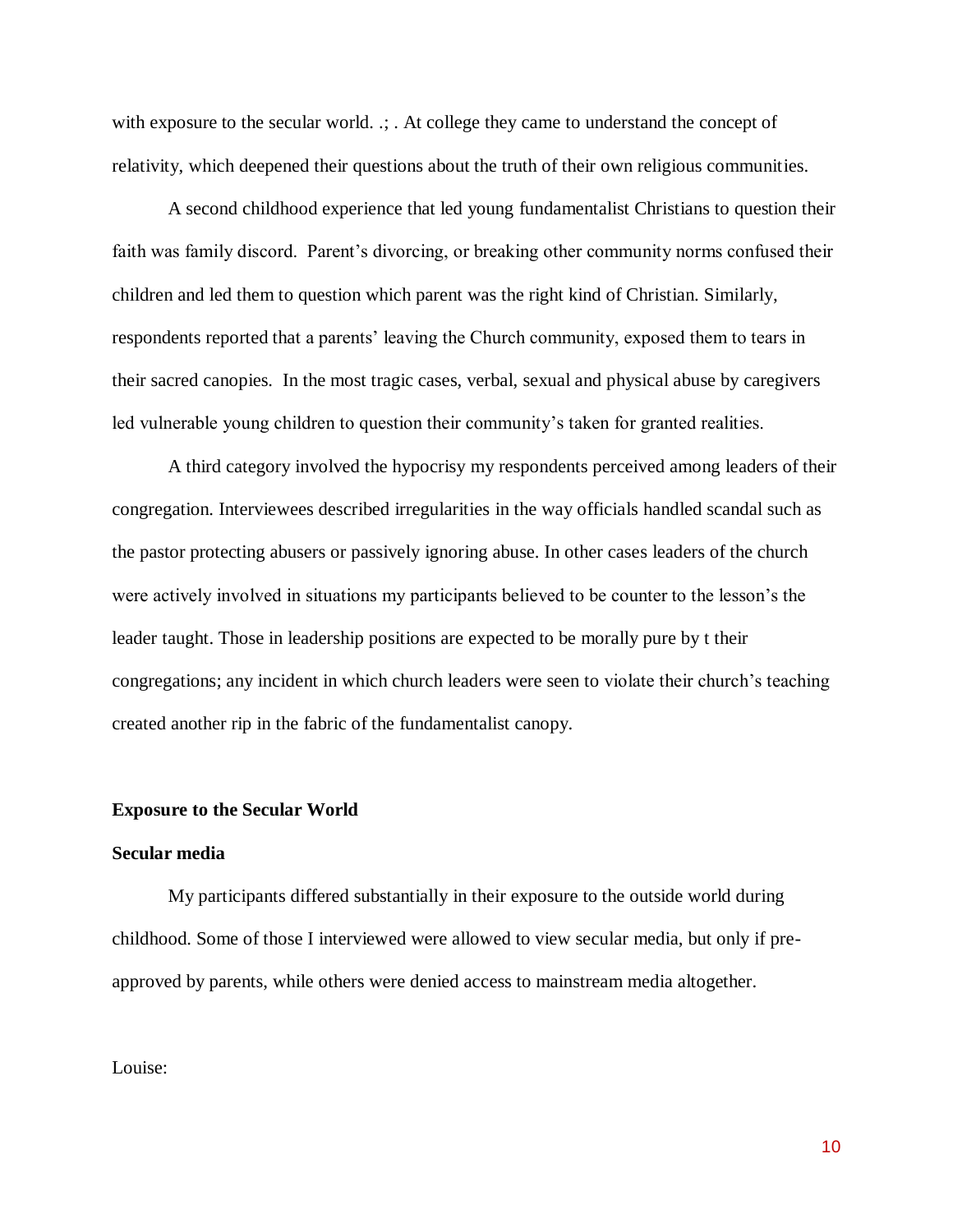*"We had pretty strict rules about what we could watch on TV. I basically watched what my sisters watched and my sisters watched what my mother allowed."*

*"My mother wouldn't allow us to watch Smurfs or Rainbow Bright… The Smurfs looked like little demons to my mother."*

Louise's television watching was limited; her mother would not allow her daughters to watch anything she had not previously screened, although Louise did not always understand why certain shows were forbidden. Like my other respondents I spoke to, Louise talked about the seemingly arbitrary choices their parents made about what was or was not permitted. Louise was told that the Smurfs were too demonic looking, and Rainbow Bright was banned because her mother believed rainbows were a symbol of the occult. Louise held to the restrictions her mother placed on her until she was 16.

# *"16… driving my car, I started listening to the oldies station"*

Louise began consuming various forms of secular media by starting with musicshe enjoyed. As she went on she continued to explore many secular forms of entertainment, which lead to further doubts, and widened the holes she saw in her group's sacred canopy. In her midtwenties Louise started to watch PBS programs explaining evolution.

*"I hadn't been exposed to the actual evolutionary theories. My exposure to evolution had been from a religious perspective, which is crazy. So I think once I decided I'm going to give this stuff*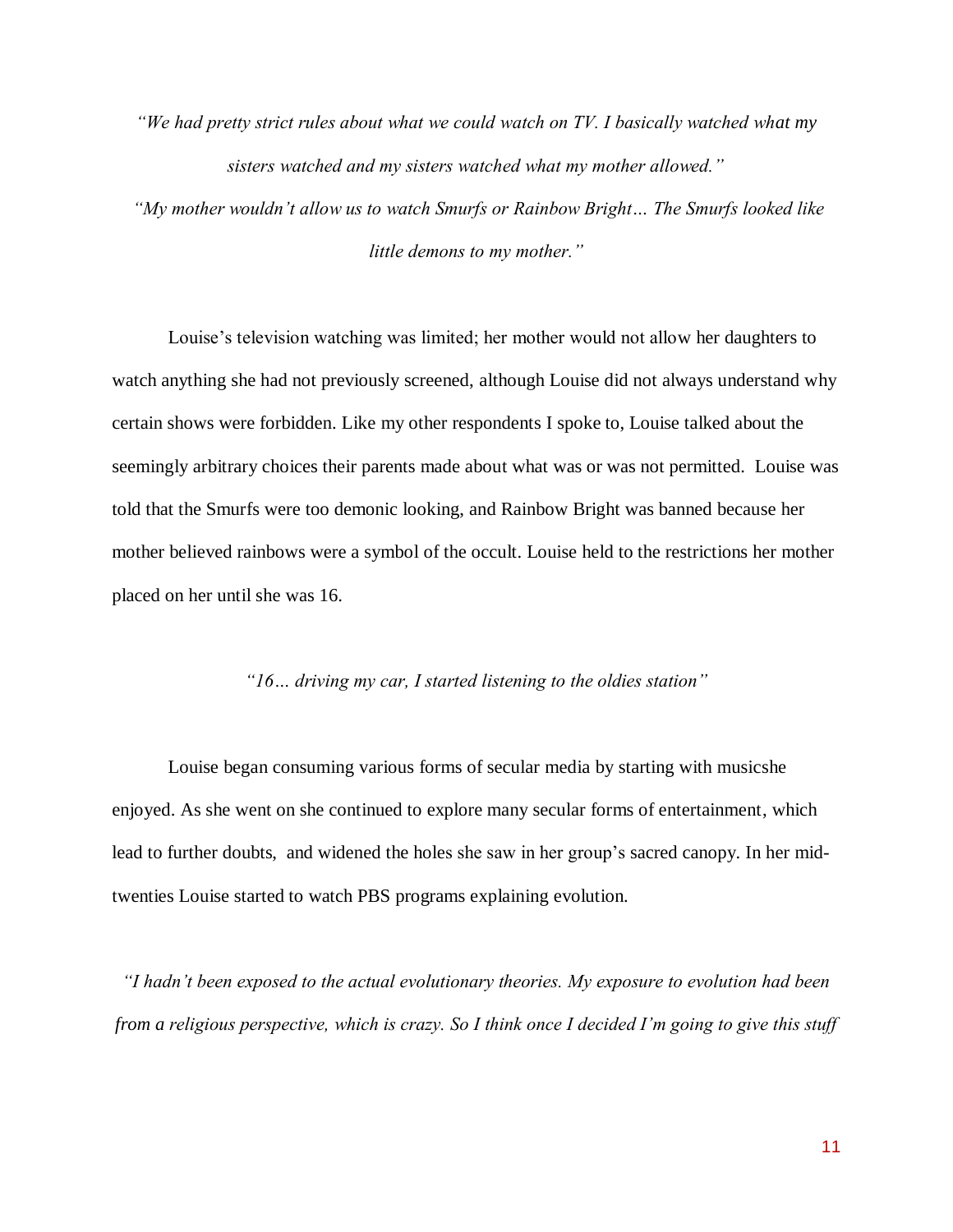*a look, despite my nagging Christian conscience telling me to distrust everything that was being said. Once I started paying attention I thought, oh it's not hard to put this stuff together."*

Fundamentalist Christian churches disagree with the theory of evolution because they believe in a literal interpretation of the Bible in which the earth was created in 7 days, 6,000 years ago. Louise had lived into her mid-twenties without ever thinking about evolution, although she had stopped attending church in her late teens. Ultimately it was her exposure to secular media that dissolved her belief in creationism.

# **Going Away to College**

University attendance increased the degree of freedom for all of my participants, however it was particularly powerful for those who had not before experienced any major tears in their sacred canopy. For those who gre up in a highly encapsulated religious group the move to campus initiated a profound questioning of their world views.sTheir new found freedom in college made some feel lost. This was particularly true for Colleen, a highly encapsulated pastor's daughter.

### Colleen:

*"I am not going to go to hell for swearing? What the hell is this?"*

Before she attended college, Colleen went to a private Christian high school, in which she had few chances to experience the secular world; her parents strictly regulated her activities. Leaving home for college immediately exposed Colleen to a radically unfamiliar world.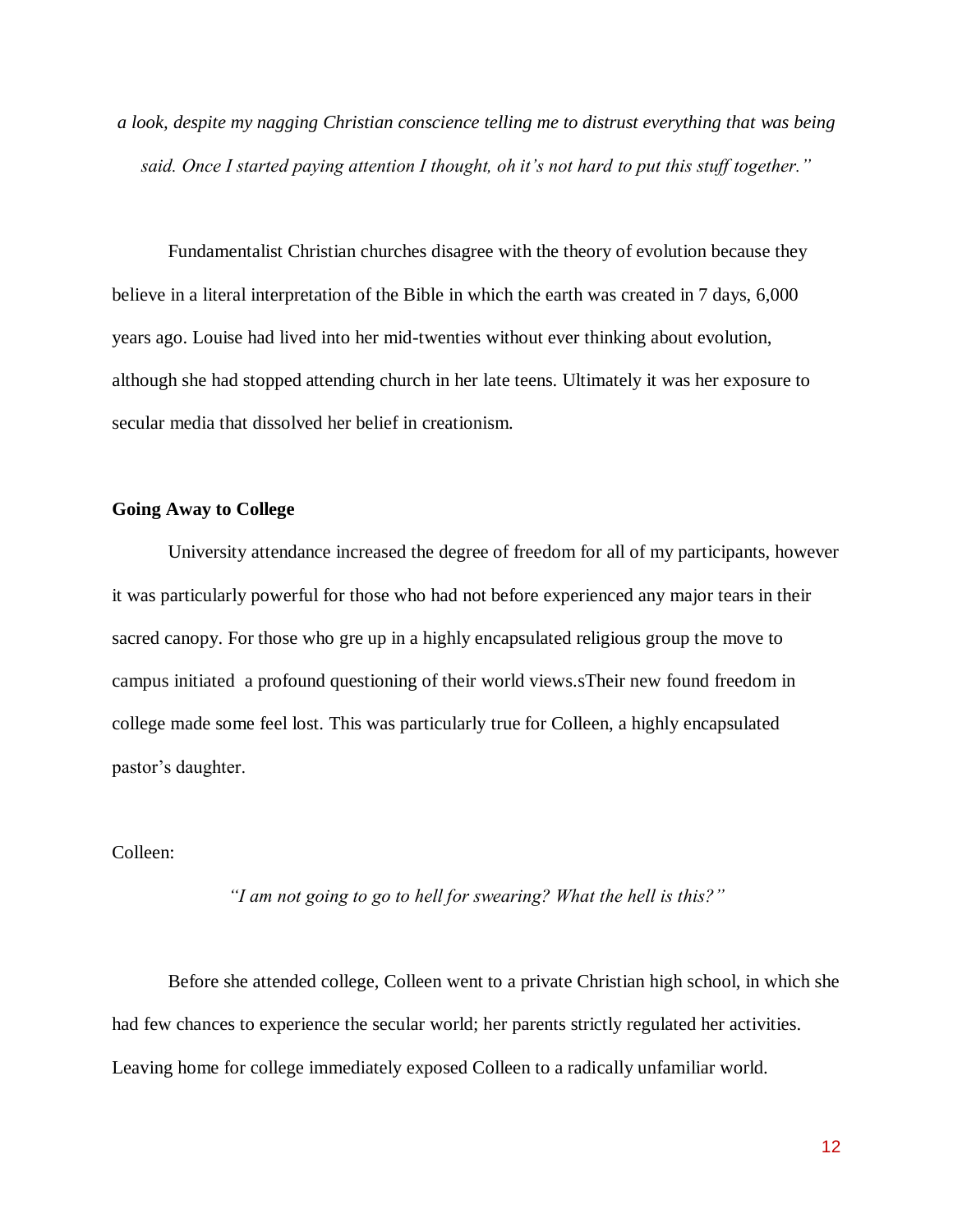Colleen's roommates at college, one of whom was not a Christian, frequently broke basic rules of Christianity. Colleen was shocked to find that her roommates seemed to be able to swear, dress immodestly, and have sex all without being struck down by God. Colleen had not met people like this before. At the private Christian school she attended students who violated even basic rules, such as skipping church or smoking, would have been expelled immediately.

At College, Colleen met others with alternative understandings of the meaning of being a Christian. Among these new acquaintances was Colleen's first gay friend, who came out to her in secret. This was a powerful moment for Colleen, who told me she had struggled with her own sexuality for years. Although she sensed as a child that she was bisexual, she suppressed these desires which were explicitly forbidden by her church. Building a friendship with a gay man opened Colleen's eyes to the infinite ways people can construct their own lives sans church restriction.

#### **Family Discord**

For young fundamentalists the exposure of a parent's wrongdoing—such as infidelity, drunk driving or abuse -- can be devastating. These transgressions were particularly devastating when they led to divorce and the breakdown of the family; the fundamental building block of the Church. Such experiences often served as the tear in the sacred canopy that bound together my interviewees, their families and community.

Amy:

*"I was paranoid all the time about being in the house alone with him"*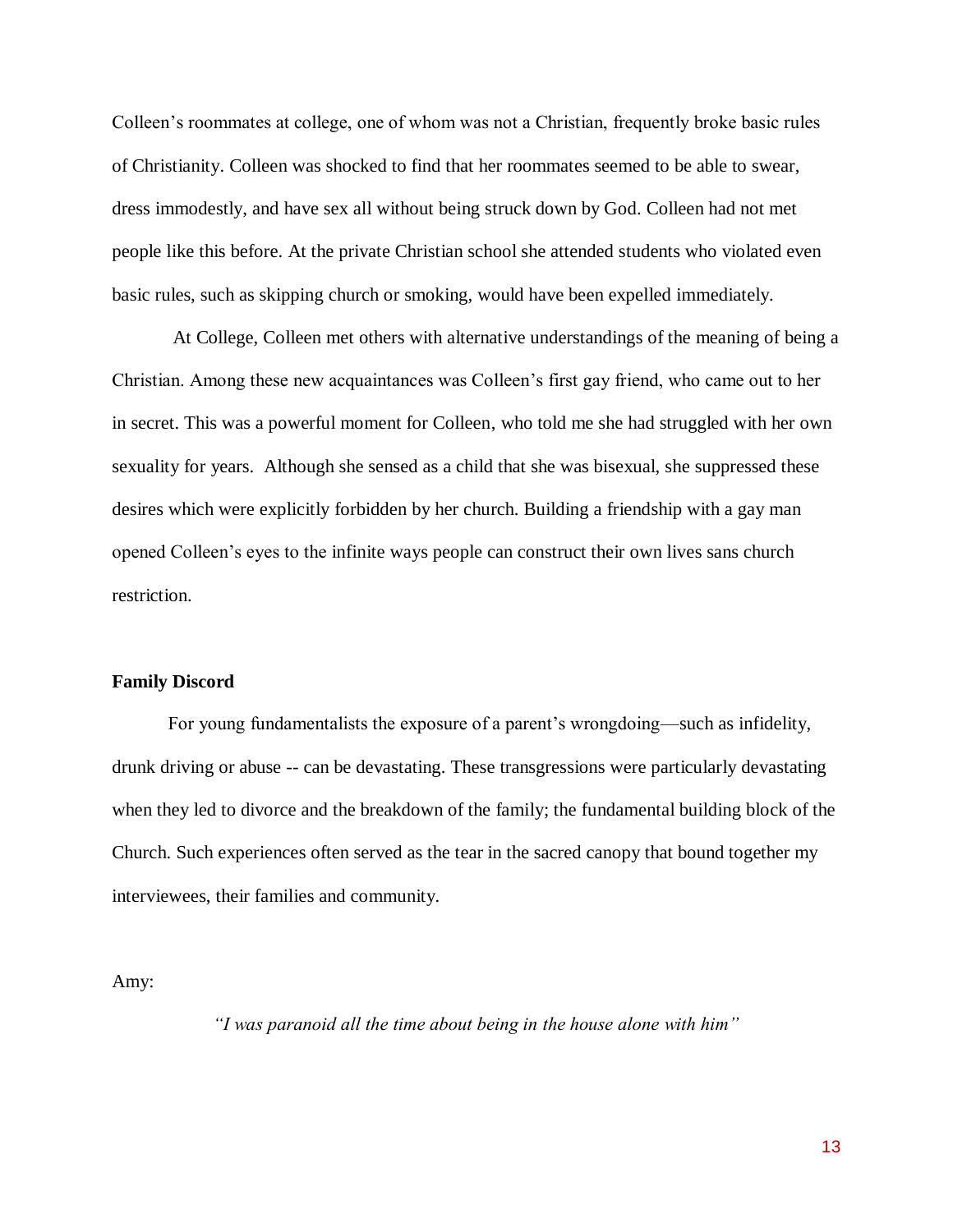When Amy was 8, Child Protective Services removed her and her step-siblings from their home. At the time, Amy was young and no one explained to her what was happening. Eventually Amy's step-siblings, who were in their mid-teens, were put into foster care while Amy was returned home to her parents. When Amy returned she found that her father had lost his church membership and would no longer be allowed to attend services. Amy had no idea why she and her siblings were taken away or what had happened with her father.

After donating a large sum of money to the church, her father was reinstated as a member and life went on as usual. Since then Amy felt other members of the church looked at her family differently, making it difficult her to make friends. Years later Amy saw her step-sister again and learned what had happened: Amy's father had been molesting her step-sister for years. With this knowledge Amy's view of her father changed; she began to fear him and could no longer respect him as a moral authority. Amy became afraid to be alone in the house with her dad; she suddenly understood why people seemed to avoid her family. Amy's opinion of her mother also changed: *"My mother claimed my sister seduced him but my sister was nine at the time."*

As is often the case, her mother had been aware of her daughter's sexual abuse and ignored it. When Amy talked to her mother about the incident, her mother actively defended her father. Knowing that the group leaders reaccepted her father because of a donation he'd made, diminished their authority in Amy's eyes. Not only did the incident affect Amy's perception of the group and her parents, she experience profound social isolation. Amy's lack of social ties diminished her social encapsulation making her less bonded to her church community.

### **Hypocrisy within the Church**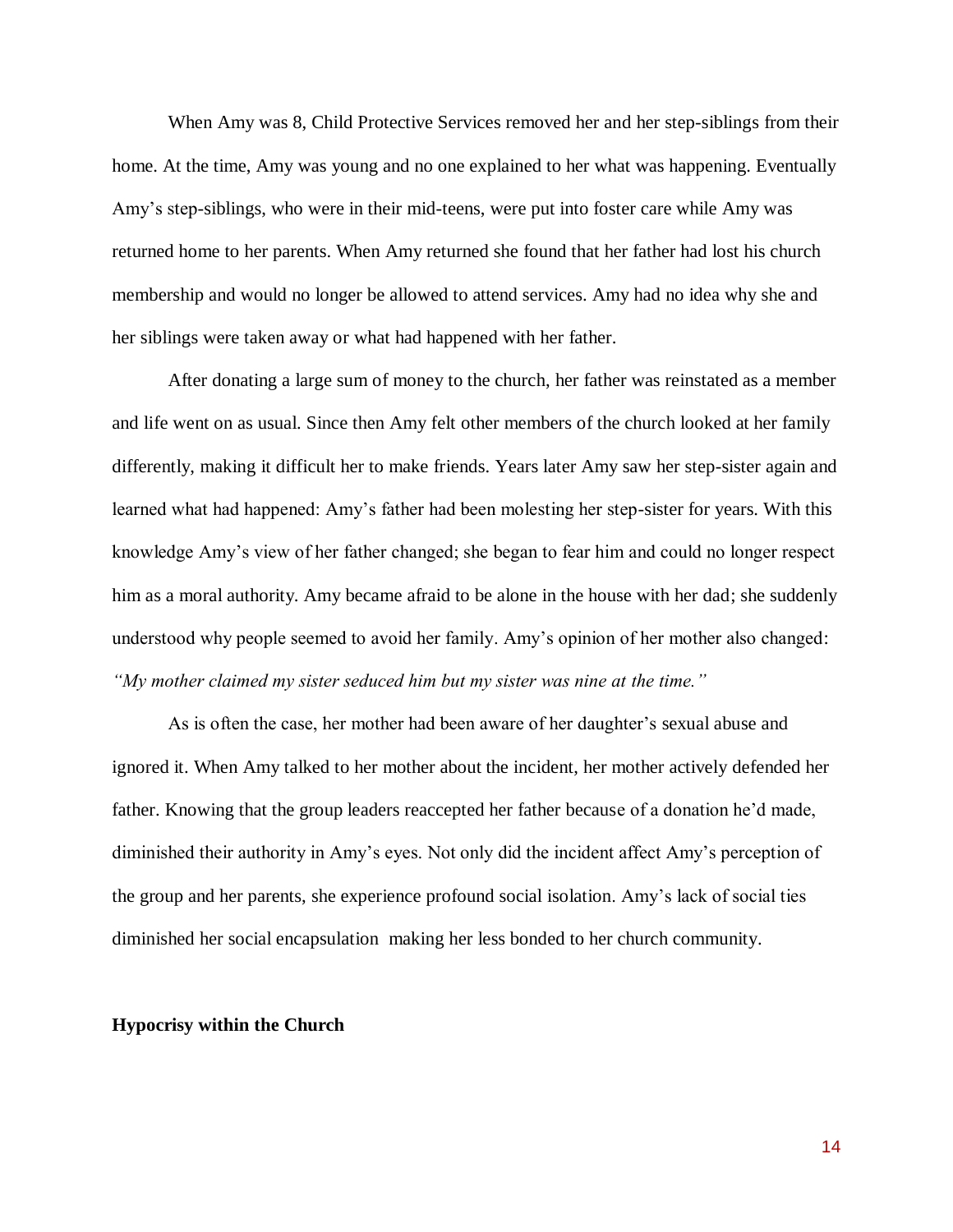When the leaders of a group failed to live up to the standards they set for their followers, believers were forced to reconcile the dissonance between what they felt is right and their devotion to the church. For some, this leads to a hole in the sacred canopy too great to ignore.

Sarah:

*"One of the children's ministers was inappropriately touching people regularly."*

Sarah was devoted to her church until she was 16 years old. She had attended four times a week, at one point she quit a job because it interfered with her church participation. She had volunteered for the children's ministry and gave donations; anything she was asked to do she did. However, when Sarah was 16 she discovered that one of the youth ministers was touching teenagers in the church inappropriately, she explained that her church taught her not to talk about such things because talking about negative feelings or fears would *"speak them into being."* As Christians they should only talk about the good aspects of life. It wasn't until months after Sarah learned her youth minister had molested other teens that her mother learned about the abuse of other children. Sarah's mother reacted by removing both Sarah and her older sister from the church. Sarah did not want to leave and argued with her mother. After her mom promised to take them to another place of worship on Sundays she agreed. The trouble was, having been a devoted member of her previous group Sarah had learned to judge other denominations harshly, making it hard for her to become a part of other organizations. Her difficulties in finding a compatible church and maintaining her beliefs was exacerbated when she entered college and met several people who interpreted the Bible differently than she had been taught.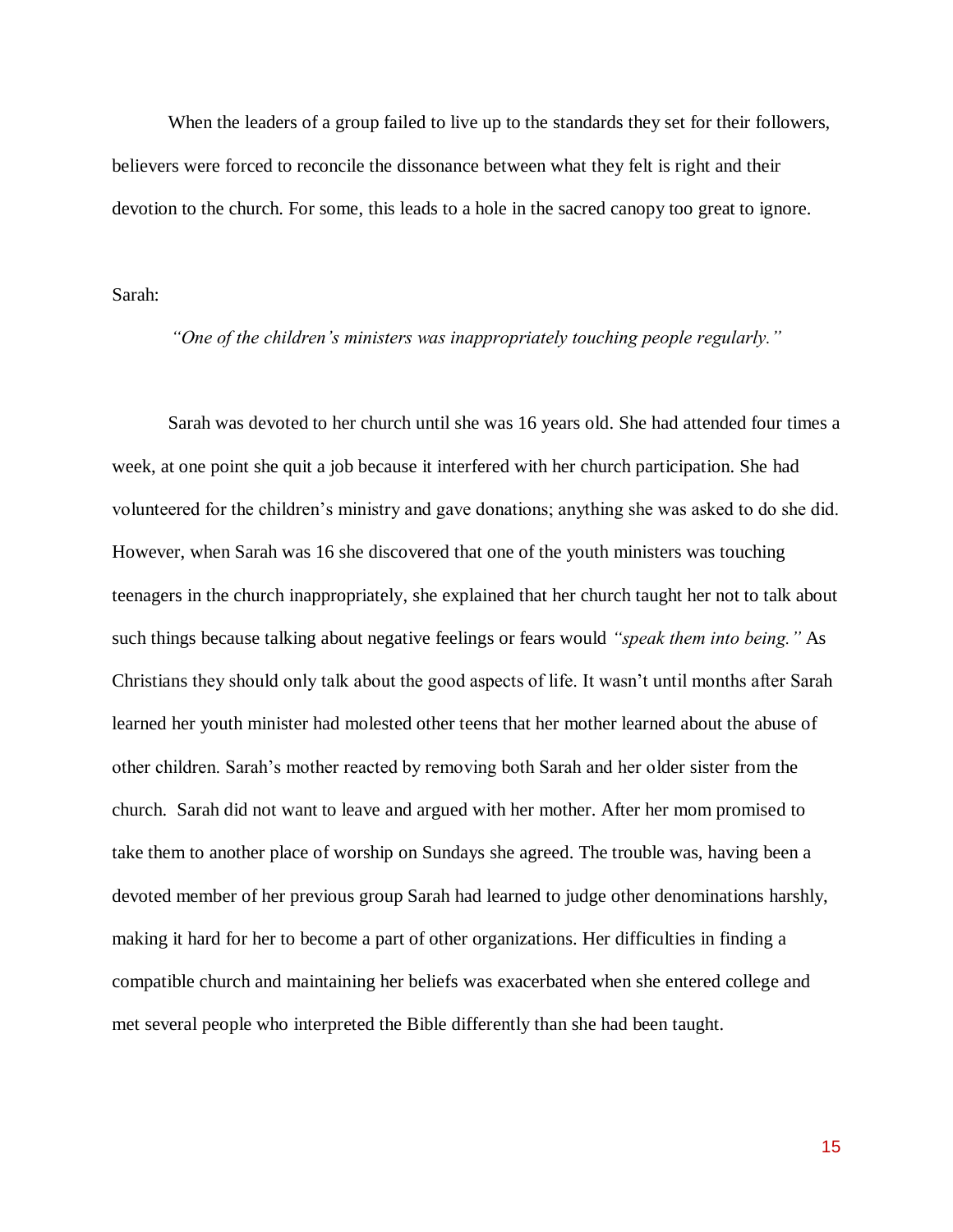It is not uncommon for multiple tears to occur along a defectors path out of a fundamentalist world view and way of life. Tears in the scared canopy often led my respondents to a perceived discontinuity between the world and their church. A tear is the first step in the long, painful and challenging process of defection. Having experienced that tear, however, my respondents became predisposed to question their lives in fundamentalist communities. Those I spoke with eventually became unable to retain their faith, although many of them had tried, knowing their lives would be simpler if they remained in their fundamentalist communities. The tears were too great, too frequent and too incomprehensible to be ignored by my interviewees. Their Search for a new church community to go on Sundays was rarely successful; only one in five of my sample affiliated with a new church. The reason many ex-fundamentalists gave for having trouble finding a new place was that their pastors had often taught them to be critical of other brands of Christianity. Others reported that they could not bring themselves to believe in God again after their initial break with their church

### **First Transgressions**

In our conversations, respondents told me that once they had seen the tears in the sacred canopy and began questioning their church, they were unable to find satisfying answers within their group. Their questioning intensified; and they began to feel too restricted by their community's guidelines and practices. My respondents told me of various rules they began to break as their rebellion grew more intense. My respondents told me their transgression were a means of wresting control away from their families and communities and gaining more power over their own lives. They told me about testing the waters, to see if they would be caught or punished, as they had been socialized to believe. They appeared to be full of pride when they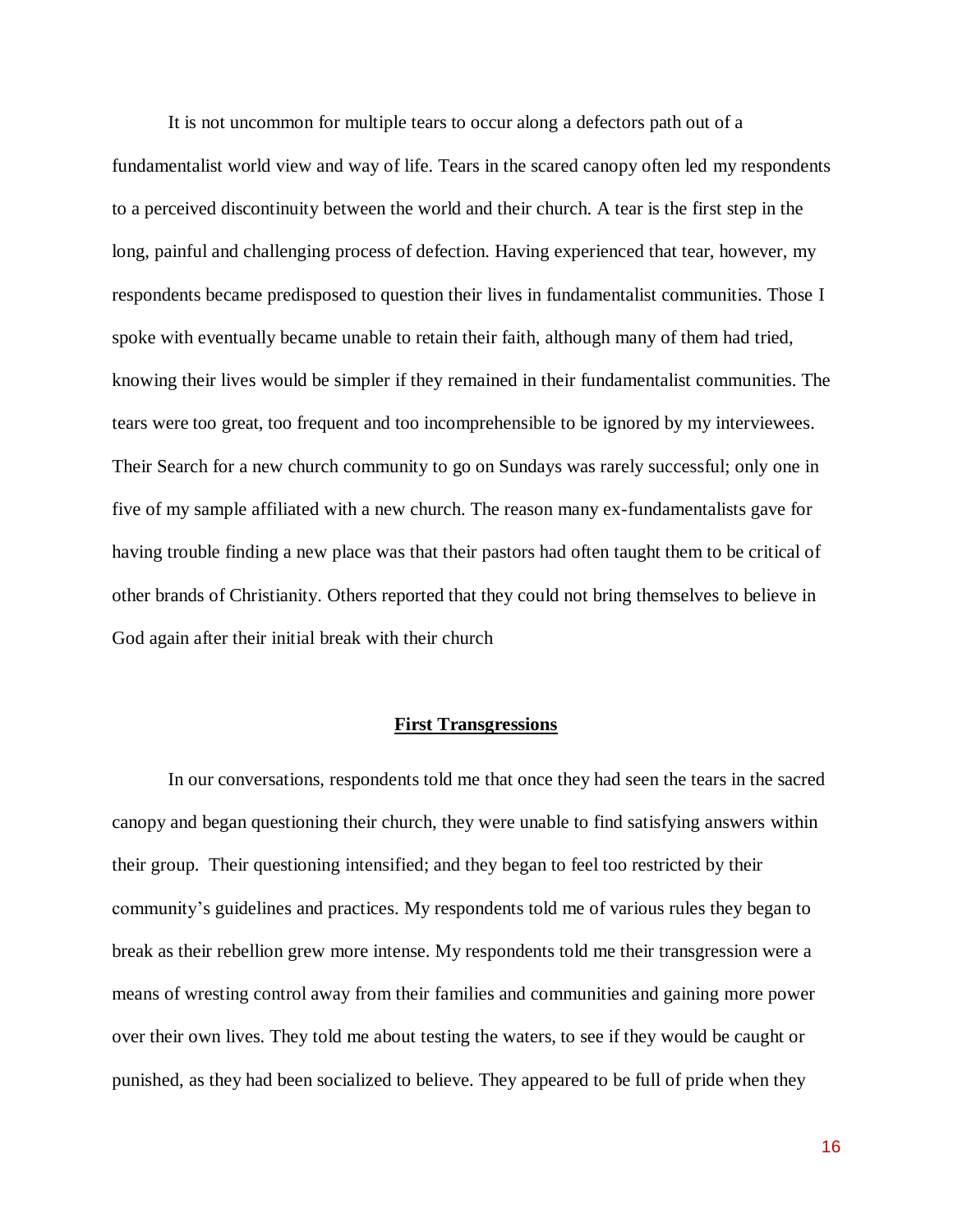told me about these acts of defiance. This way of speaking about transgressions is quite similar to the way Davidman's Orthodox Jewish defectors spoke about their first sins: they served as a means of testing the world to see if their violations would bring God's punishments upon them (2014).

All of my interviewees transgressed in a number of ways: they watched secular media, made friends outside the church and skipped church services. Each of these transgressions undermined some forms of their churches' encapsulating efforts. By watching and reading secular media, members broke their ideological encapsulation .Similarly, making friends with non-Church members diminished their social encapsulation. They violated their ideological encapsulation because their new friends introduced the ex's to new ideas. Their physical encapsulation was broken when they skipped church attendance. My respondents' accounts revealed that breaking the rules and escaping their group's encapsulation often involved more than one type of transgression: for example, by skipping church transgressors were also increasing the amount of time spent with other group members, and missing the pastor's sermons, avoiding his weekly talks threatening hellfire and brimstone.

# **Skipping Church**

### Carol:

*"People would say thing like 'we miss you' but not in a 'we miss you' way, more like a 'where the fuck were you.'"*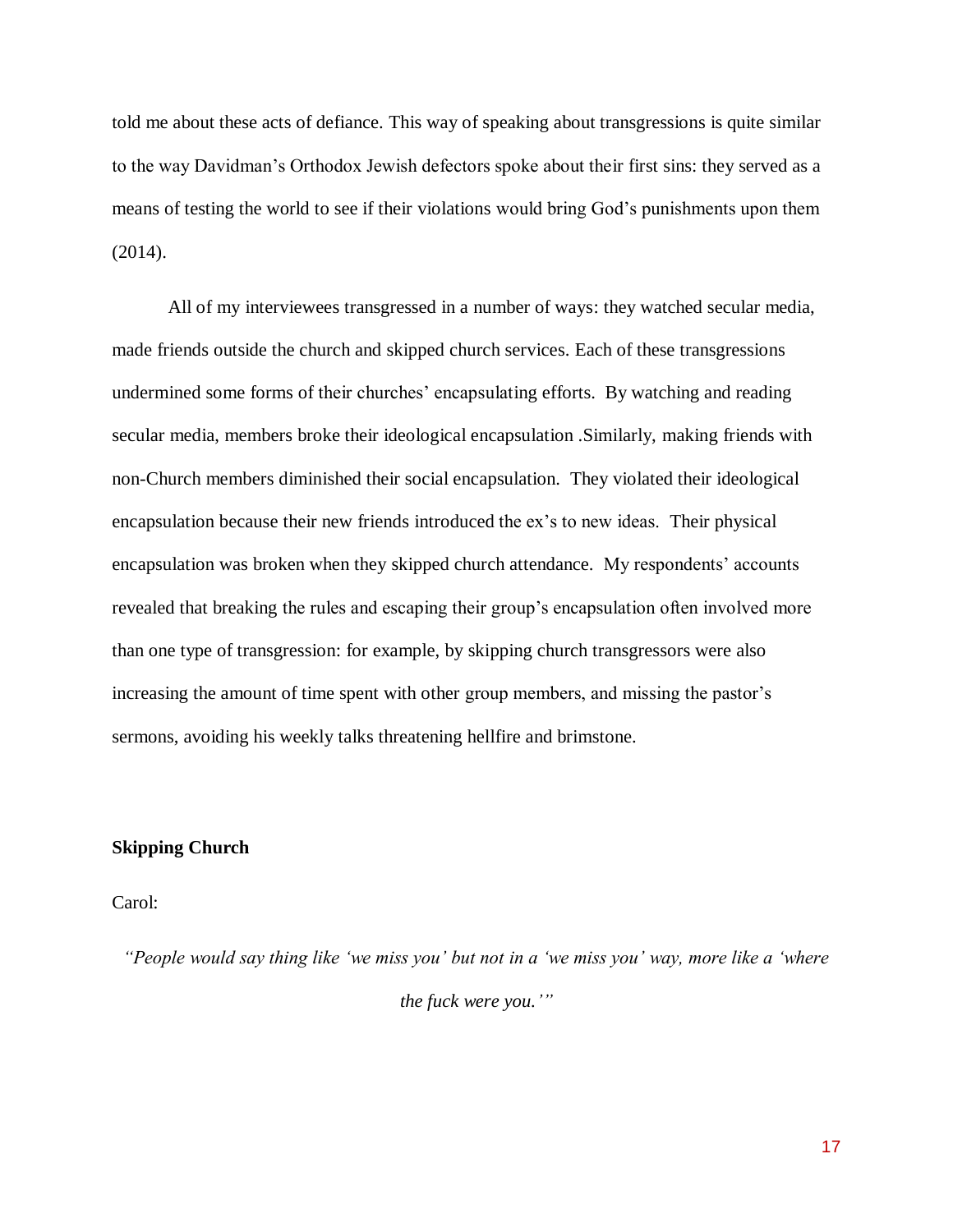Interviewees told me when they were young, they generally attended church three or four times a week. As they came to church less regularly, others members often saw their lack of presence as a symptom that their devotion to the church might be waning. Sometimes members of the community asked them to "put the kingdom first;" their absence raised concerns about their eternal souls. My interviewees all told me that they reached a point when they stopped going to church altogther.

For Carol, it was one of her first disputes with the church that prompted her to stop attending Church services. She recounted that in her late teens she began to attend a church that required members to attend church services and activities four to six times a week. There was almost always something going on in the church for members to attend. Carol tried to make every service, attending more frequently than her parents. As time went on, and Carol began devoting time to school, she allowed herself to miss a service or two per week. Her absence was immediately noticed and concerned members of the church began asking her where she had been suggesting that she might need to reprioritize her life. Although Carol understood their concerns, she herself preferred to attend events at school where she joined a theatre group and began to make non-Christian friends. Her time outside the church clarified for her that she preferred a secular life, further tearing the sacred canopy protecting her from secularizing influences.

# **Secular Friends**

Most of those I interviewed met their first non-fundamentalist friend in their public high school or at college, even if they attended Christian college. These friends served as ambassadors to the world outside their church. In their narratives the defectors told me they ceased to believe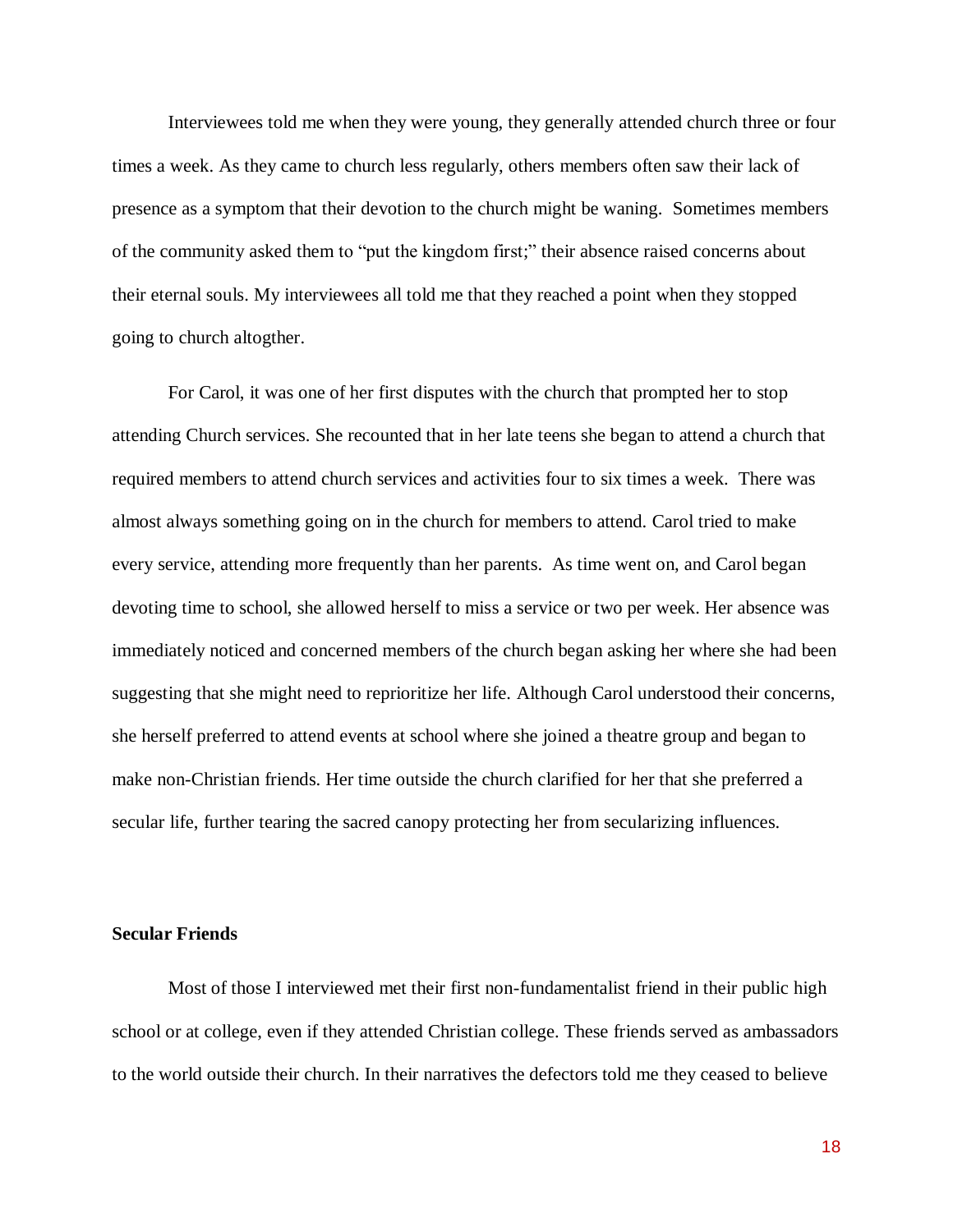that secular people, even those who lived lives that clearly violated the church's views, would ultimately be in deep trouble with god

### Rebecca:

### *"He seemed to be embodying the lessons of Christianity better than the people in my church"*

One example of friendship pulling a member out of church came from Rebecca. Rebecca's journey out of Christianity came after a long period of being single. After searching for years to find a partner within the church, she began to believe that her excess weight made her unattractive to the men in her community. Finally Rebecca turned to an online dating site to find a partner, trying to find one who was Christian but ultimately choosing a man who wasn't. At first Rebecca kept her relationship a secret from her church friends, fearing their disapproval. When she finally did introduce her new boyfriend to members of her church community many of her friends treated him with disdain. The disapproval of her friends drove Rebecca to focus her attention on her new boyfriend, thus removing her energy from the church. Rebecca came to feel that her partner, who was kind and compassionate, better exemplified the lessons of Christianity than the members of her church who had treated her boyfriend with condescension.

# **Reactions to First Transgressions**

Several of my respondents told me that even when they still identified as Christians, they transgressed frequently or broke large taboos, resulting in feeling fear and self-loathing. Amy exemplifies this point.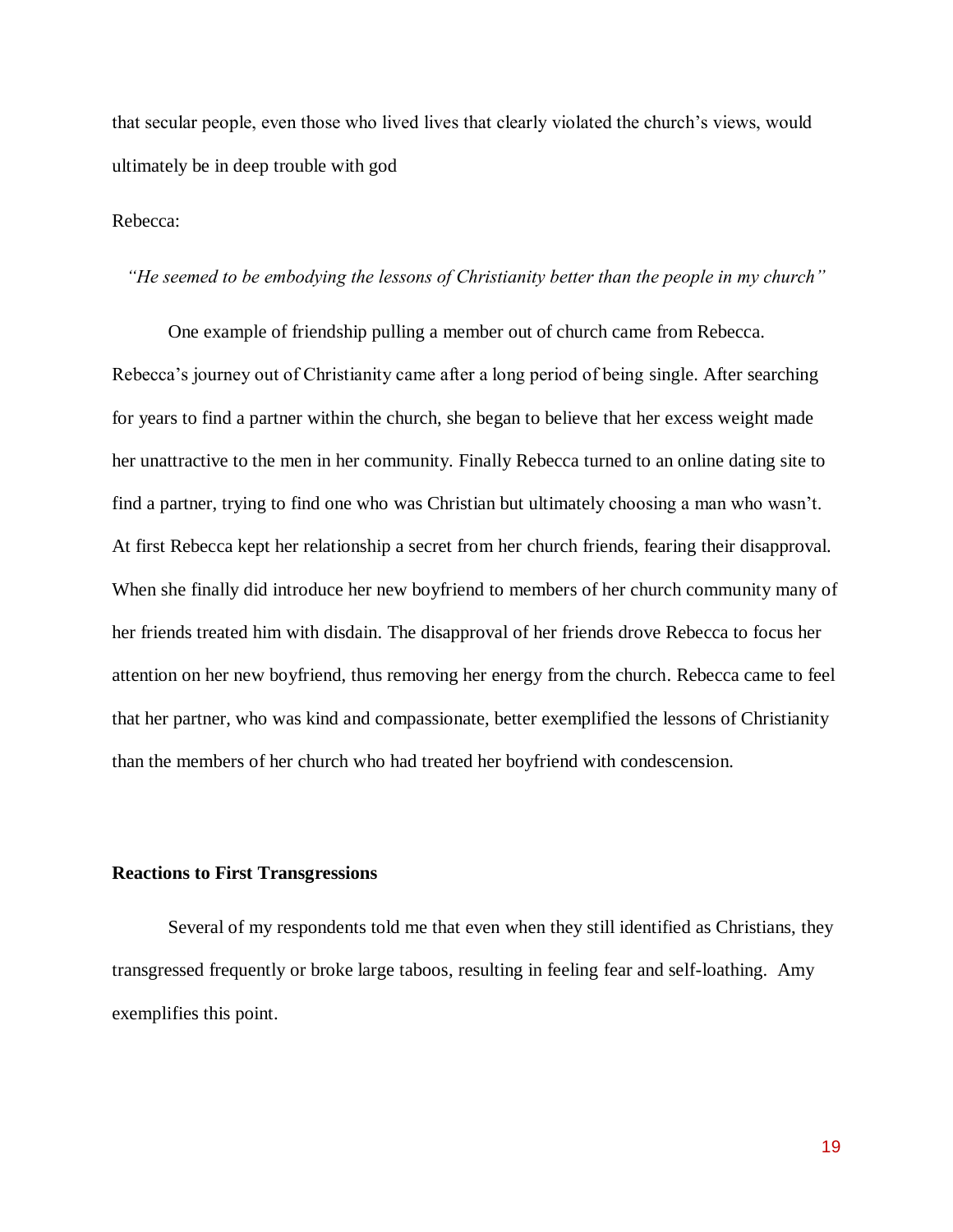#### Amy

*"I pretty much came to terms with the fact that I was a bad person, and I was on Satan's side and we were going to lose."*

Amy, like some other respondents, felt guilty about her transgressions and felt they signified that she was *"a bad person."* She and others like her felt as if their desire to transgress was an essential part of who they were, which they could not change. For many, the feeling that something was wrong with them often resulted from, and increased their doubts about, their religion. For Amy, her search to discover how she fit into the world became more important than religious beliefs and practices. Her transgressions were a way of testing the boundaries of her faith. With a friend, another member of her church with a worldly parent, she began to seek out all the taboos they had been told about were forbidden. They purchased an Ouija board and tried to speak with spirits, they visited houses that people claimed were haunted, and tried to worship Satan. Amy said in this period of her life, when she was about sixteen or seventeen, she sought to test the truth of what she had been taught about the devil, and whether or not he actually existed She knew that if she continued to believe, her life would be simpler: she felt if she could verify the existence of the devil it would imply the existence of God and help her maintain her faith. Failing to find the devil lead to a great rip in her sacred canopy, the last major tear before she left the church altogether. As Amy continued to she went into the world outside her Church, breaking the bounds of the ideological encapsulation that was an essential part of her religious upbringing. Her exposure to new ideas helped her frame her post-church life, something she eagerly sought.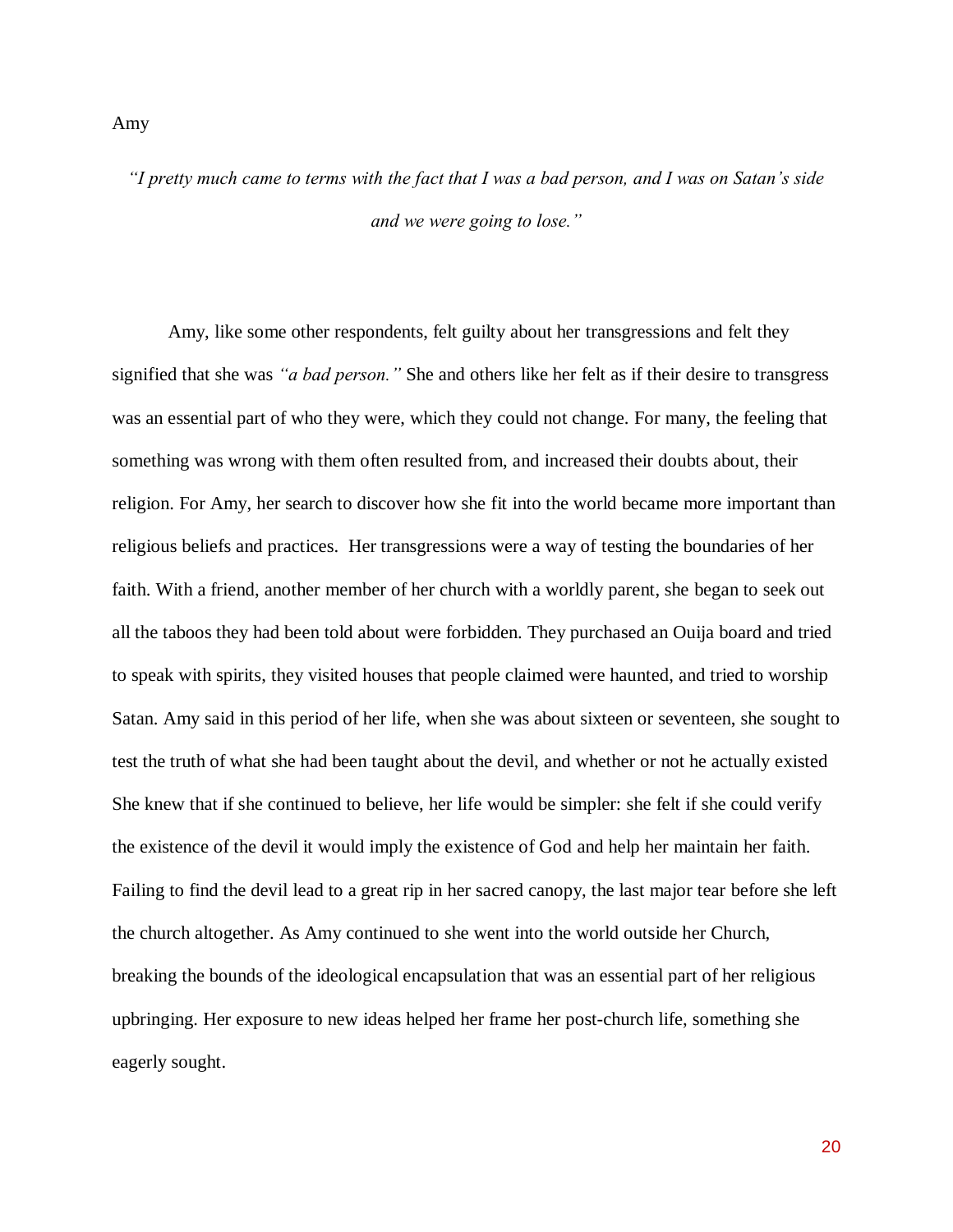### **Passing**

#### **Between Two worlds**

Amy continued to transgress frequently and felt she was no longer a good Christian. Inside her parent's home, however, she continued to act as the religious girl she had been raised to be. She began passing back and forth between her secular world and the religious one of her parents and community. Passing is a way people who no longer identified with their upbringing, such as LGBT's, negotiated passage between their former world and the new ones they found so compelling. Similarly, this term was used by Davidman to describe Orthodox Jews who transgress outside their community boundaries but within them, they continued to present themselves as religious. It was quite difficult for them to actually leave; they lacked resources, they feared losing their families and they lacked knowledge of the secular world. The stage of passing is a liminal one, in which those who eventually defected moved back and forth between two worlds.

For several of my participants passing was made simpler because they underwent the bulk of their transition outside their childhood home, in a place geographically separate from their church and family, usually on a college campus. While away, these individuals could openly explore a secular identity without fear of reprisal. Upon returning home however, many felt the need to continue to present themselves to their parents and community as "good Christians." They understood that their coming out as non-Christian, or as a non-fundamentalist, would result in their parent's disapproval, or lead their parents to dis-own them. Their financial dependence on their families made it hard to risk these relationships. Fear of an authority's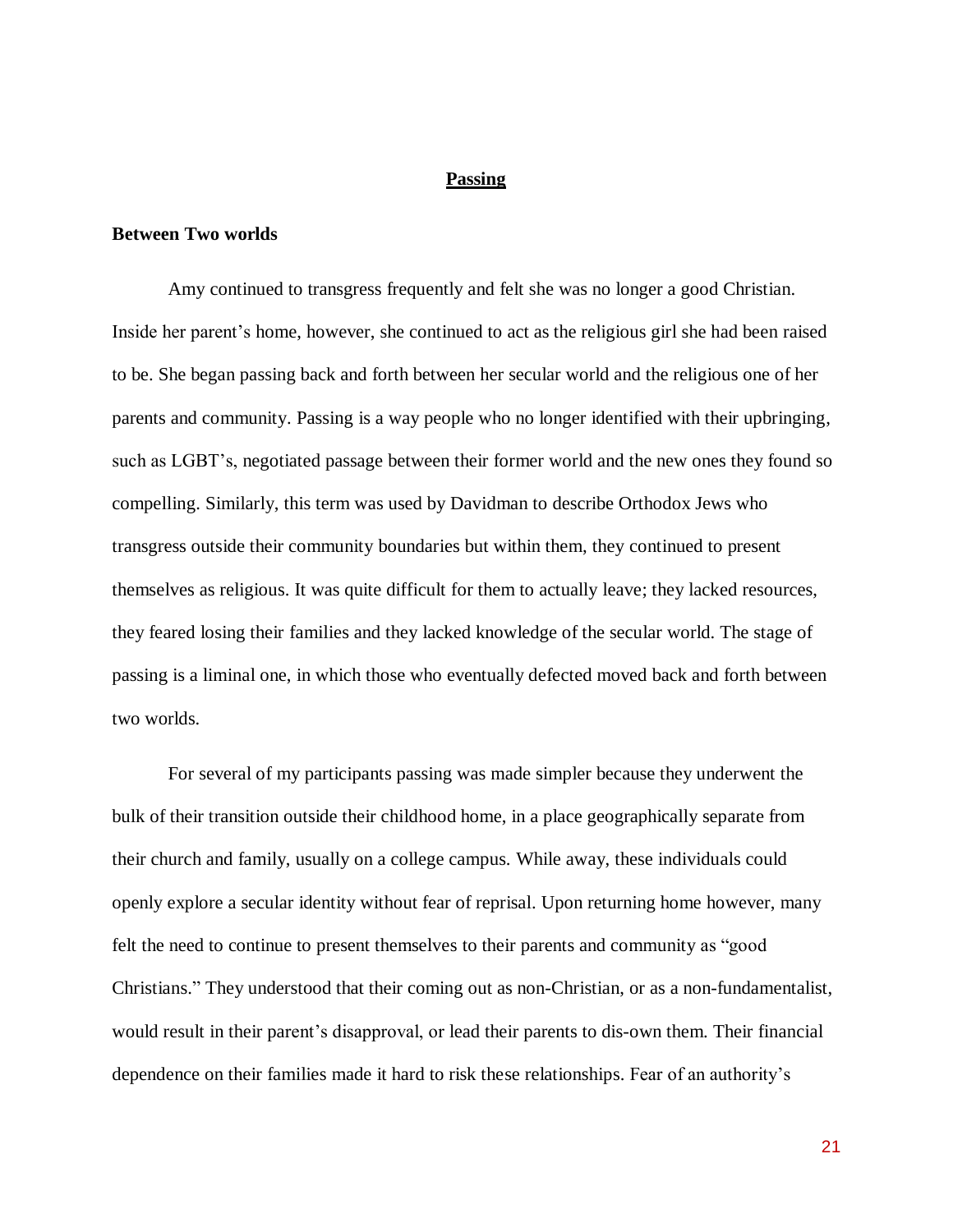reactions often led individuals to continue to pass as a fundamentalist Christian by lying about their church attendance and whether they prayed. They never told their families whether they were following the rule to be celibate until marriage.

Colleen spoke of her experience of passing as follows:

*"I created two personas; the persona I am for school and the one my parents think I am."*

Even after Colleen left home to attend college and began her transition out of fundamentalism, she continued to return home over the holiday and summer breaks. She felt she had no choice in this matter, because she lacked the resources and opportunity to go elsewhere. She had become completely different from the person she had been socialized to be: a devoted Christian woman. When she was with her family Colleen played down her new ideas and the new ways of life she was learning in college.

This passing stage may stretch out for months or years. Living between two worlds often continued until some precipitating event brought the passing stage to a close. For many this moment occurred after a confrontation between the exiter and family members, or because a church leader gave the individual an ultimatum. For others, the passing stage ends as soon as they are able to afford to live outside their parents' home, since prior to this they need to pass in order to sustain their needs.

### **Stepping Out**

For many of my participants defecting created tension between them and their families; parents often disowned children, or discouraged their choice. This tension exacerbates the challenges of leaving. Many also found themselves without any of their church friends, as these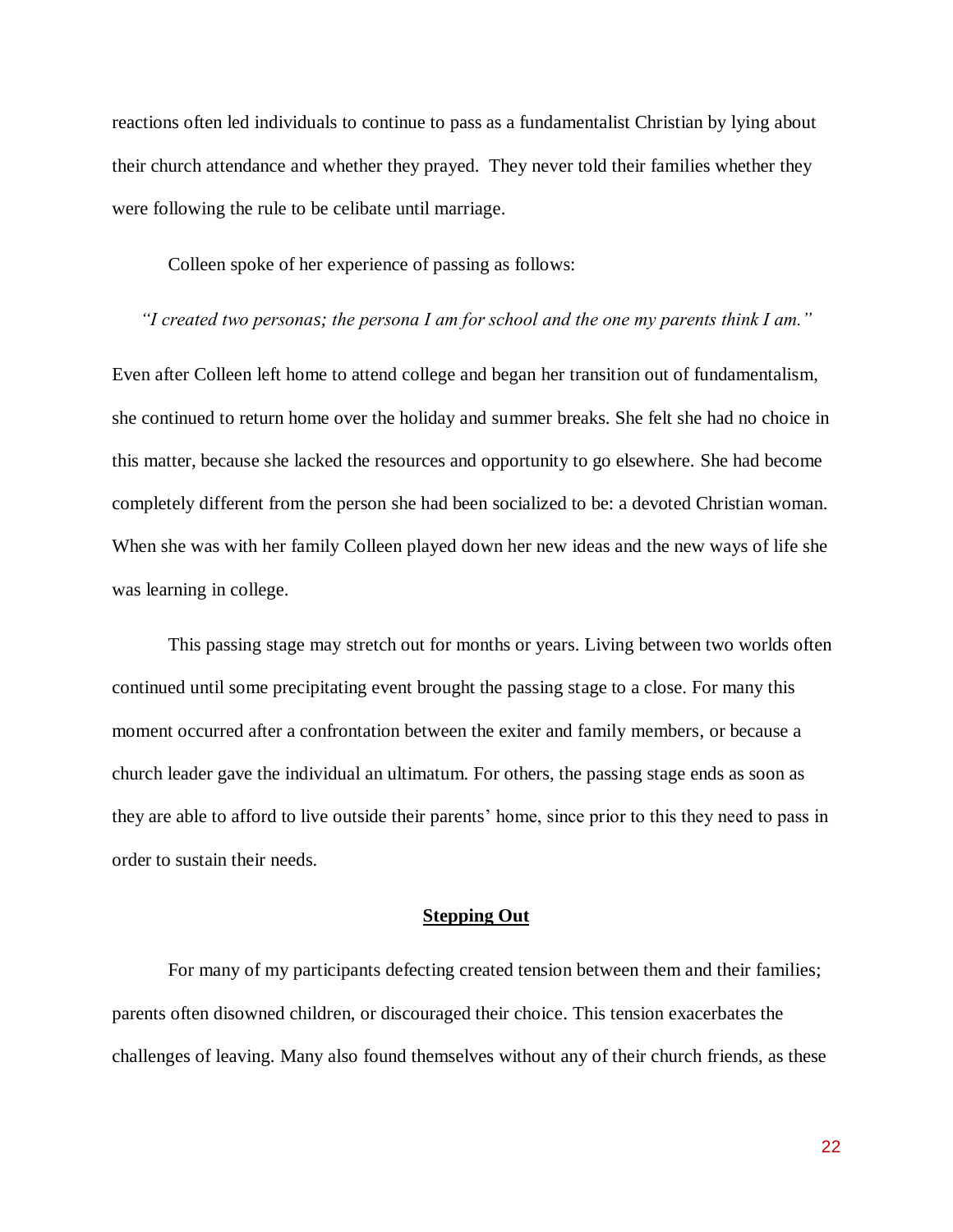people frequently broke contact after the defector left. My interviewees told me that during this period they often felt isolated and depressed, left to sort out their lives alone.

#### **Life after Leaving Fundamentalism**

Leah

#### *"You are basically walking away from everything you've known."*

Leah left fundamentalism shortly after graduating from college, and found herself separated from the only social context she knew, her church. Leaving behind a familiar world for the unexplored universe beyond is often just as terrifying as it is exciting. My conversation partners found it difficult to leave friends and family to plunge headlong into another world. Exiting led them to unfamiliar territory where they had to catch up with the knowledge of those who had been secular all their lives. This was particularly difficult for those who had been thoroughly encapsulated. Those who had no access to popular television shows and music, for example, found themselves without the cultural capital to make friends.

The transition out of their encapsulated communities was easier for those who found a new reference group. Those who had met and created friendships with secular people during their transitional period, had more support after their exit. Those who left suddenly, or without having spent time in the secular world, often experienced isolation and longer periods of emotional distress.

### **Feelings of Loss**

Outside their familiar church communities, defectors had to forge new identities for themselves. Those who found themselves lacking in social capital often had particularly difficult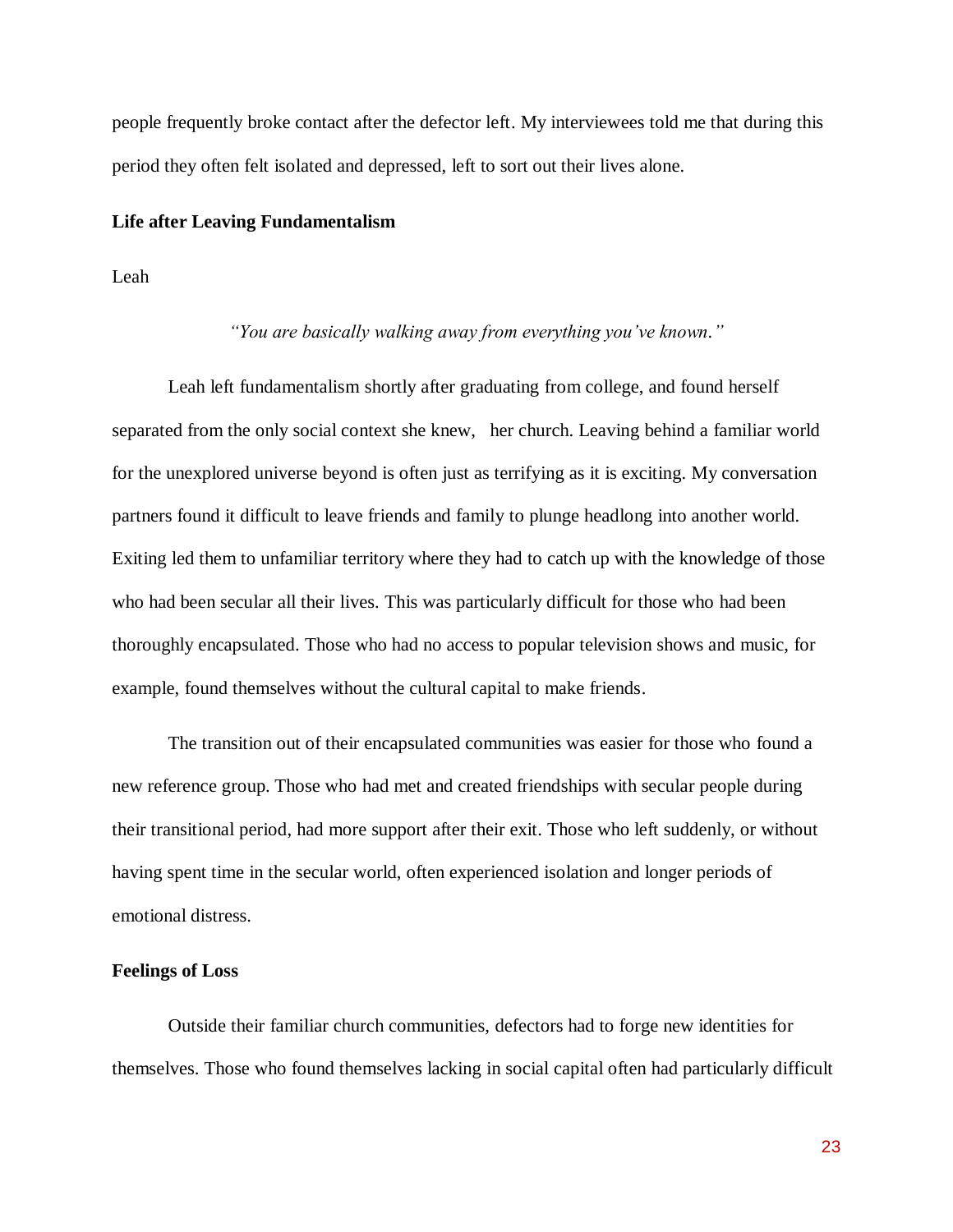times navigating who they were in the larger secular society. Many respondents described how difficult it had been for them to be in a world in which they did not have a purpose, since they were raised to feel they had a clear part in God's plans. Many of my interviewees spoke of feeling a painful sense of loss upon leaving their church; they were leaving behind a world that had made them feel they were part of something greater. This was especially true for the majority of my respondents who had grown up in strict communities that raised children to believe that individuals were nothing without God.

#### Lilah:

*"When your identity is so caught up in your religion, when you step out you don't know who you are. I always knew I was going to be a prophet but no one cares about that now, welcome to the real world, no one cares that you are a prophet."*

Lilah was told from a young age that she was going to be a prophet, someone who could look into people's eyes and tell them what God had in store for them. Lilah went to a Bible college that taught her how to hone this skill and for a number of years she regularly travelled to different Churches so she could prophesize to their members. After a series of personal tragedies the tears in her sacred canopy became too numerous for her to stay. She left, although stepping out for her meant leaving behind more than my other interviewees. Leaving required her to give up her sense of purpose in life, and a specific vocation she had been training for since she was a child.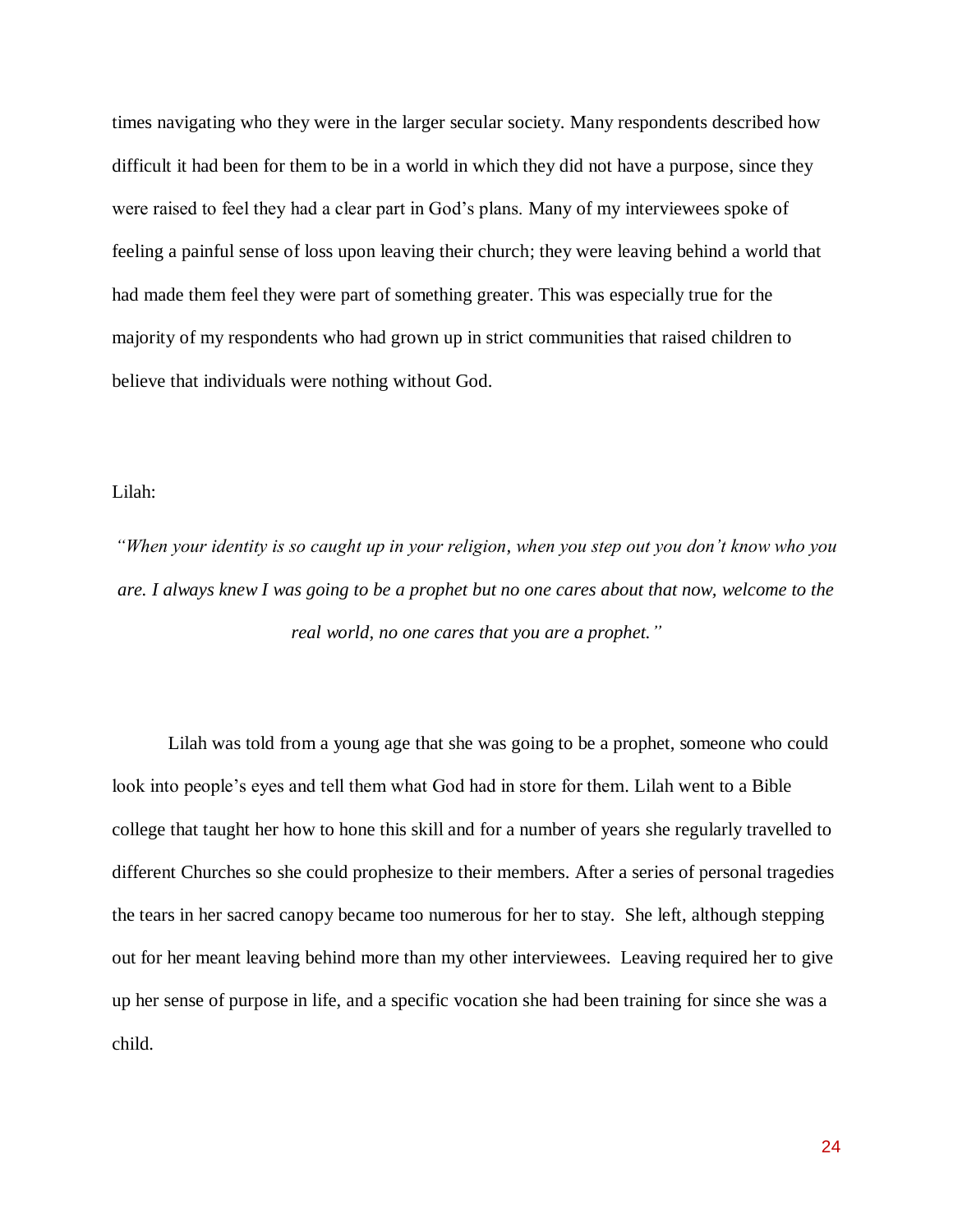Those I spoke to filled the gap in their lives in a number of ways. Most came to terms with the idea that there was no God-created plan, and so they focused instead on making the world a better place. They talked about trying to be a good person, which most defined as being kind to others, and caring for those around them. Most ascribed this philosophy to the church in one way or another, saying it was extracted from what they believed to be the essence of Christianity, a call to love one another.

### **The Past Stays with You**

Unlike those who convert into a religion, for whom there is a set script to follow, those who exit fundamentalist, or strictly Orthodox religious communities, felt they were "scriptless." (Davidman, 2007). My respondents, like Davidman's, described exiting completely structured lives and entering a world in which nothing was familiar and they had no distinct sense of purpose. . Those who leave must find their own ways to unlearn the beliefs and embodied practices that were engrained in them as children. Although they felt they had completely left their former lives behind, they told me stories about occasions in which their old habits and beliefs emerged without warning. Many still had difficulty learning to be comfortable around scantily clad women, hearing others swear, or using the name of Jesus Christ as an expletive. One woman told me that for years after she left Fundamentalism, every time she heard someone say "Jesus Christ!" she would be filled with fear and anger. Her reaction reveals how deeply ingrained early socialization can be. Some of my conversation partners spoke about how they retained philosophies of life they had learned from Christianity, such as the call to love their neighbors. Others kept what one person called an "evangelical orientation" to the world, which he described as a need to tell others about his passions.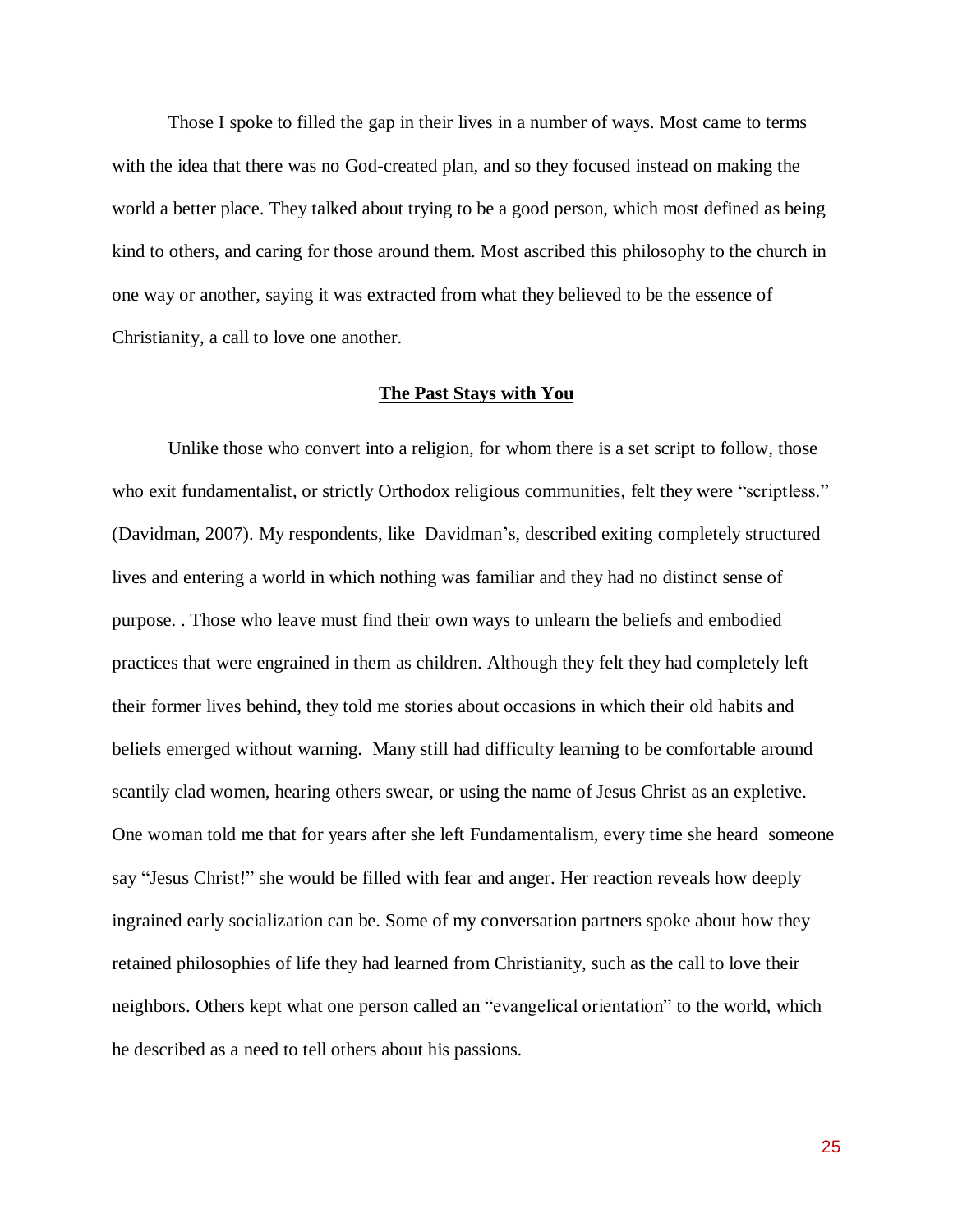None of the people I interviewed had any intention of returning to a fundamentalist church; they no longer accepted the basic teachings and way of life of their former religious communities.

#### **Conclusion**

Defecting from a fundamentalist church requires a major identity transformation. My study of defectors illuminates processes that might be common to other circumstances in which people must create a new sense of self. For example, Greil found that Alcoholics Anonymous organizations teach their members to leave behind their former drinking selves and embrace a new identity as a sober person who never again touches alcohol. AA accomplishes this by encapsulating members and introducing them to new ideas about a higher power. His article on AA showed how high levels of social encapsulation can exist even without physical seclusion; this is made possible by asking members to attend 90 meetings in 90 days, known as the 90/90 challenge (1984). Those who take up the challenge become socially bound to the group by foregoing time spent with non-members in order to attend meetings. AA newcomers are taught a new way of thinking about alcoholism, that it is a disease they can avoid by abstaining from drinking for the rest of their lives. When an AA member befriends non-drinking people, they are creating a reference group that reinforces the ideology of AA. They begin to participate in new social contexts in which they can create and enact new identities as a non-drinkers. This process is similar to the way in which fundamentalist Christian defectors find new people with whom they try on and preform new non-fundamentalist identities.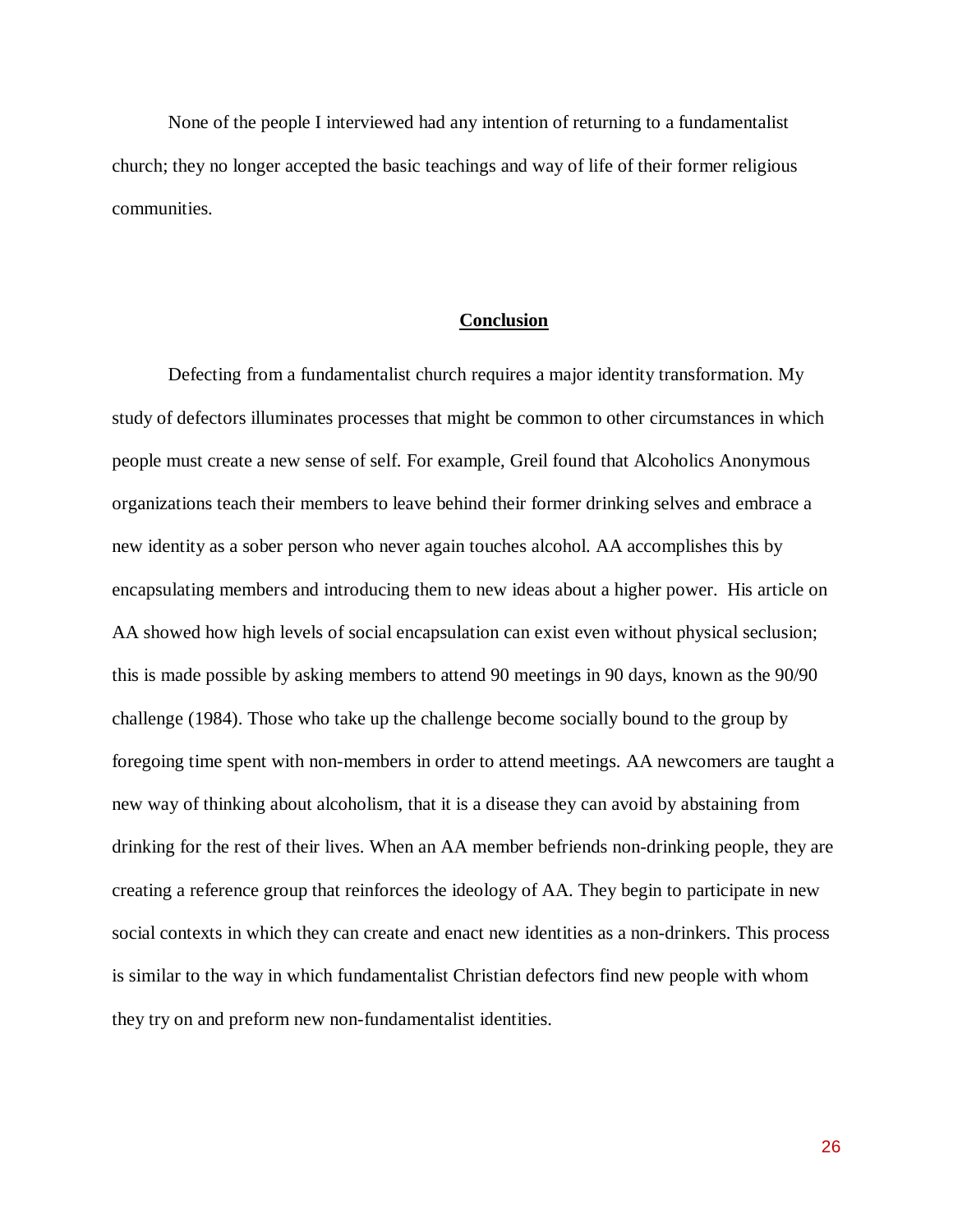The emphases in Davidman and my respondent's exit narratives reflects the different orientations of these two religious communities. Although Orthodox Judaism emphasizes embodied ritual practices, Fundamentalists are primarily concerned with members' religious beliefs. In order to exit these distinct communities, those who were Orthodox Jews had to change their daily bodily routines; in contrast, those exiters from Fundamentalism emphasized the difficulty of shedding beliefs ingrained in them since childhood. . The exiting process described by our respondents highlights the challenges facing people who leave their core identities. In order to know whether the similar stages of defection Davidman and I found in our research are widely applicable, we need many more studies of those who leave encapsulated as well as non-encapsulating communities to see whether other forms of exiting have similar or distinct stages.

One fundamental difference between the group I studied and Davidman's, is that in contrast to the Fundamentalists I interviewed, the orthodox Jewish defectors began their journey in an enclave community separated by a physical barrier. My interviewees grew up without such boundaries separating their communities from the rest of the world, and so, they grew up with more access to the larger secular society. Although they now consider themselves "out," many of them walk the same streets. What has changed for them is not the physical location, but their perception of the world, and more importantly their perception of themselves. Those who defect never do so lightly, because what they are leaving behind is not only a group, but a version of themselves.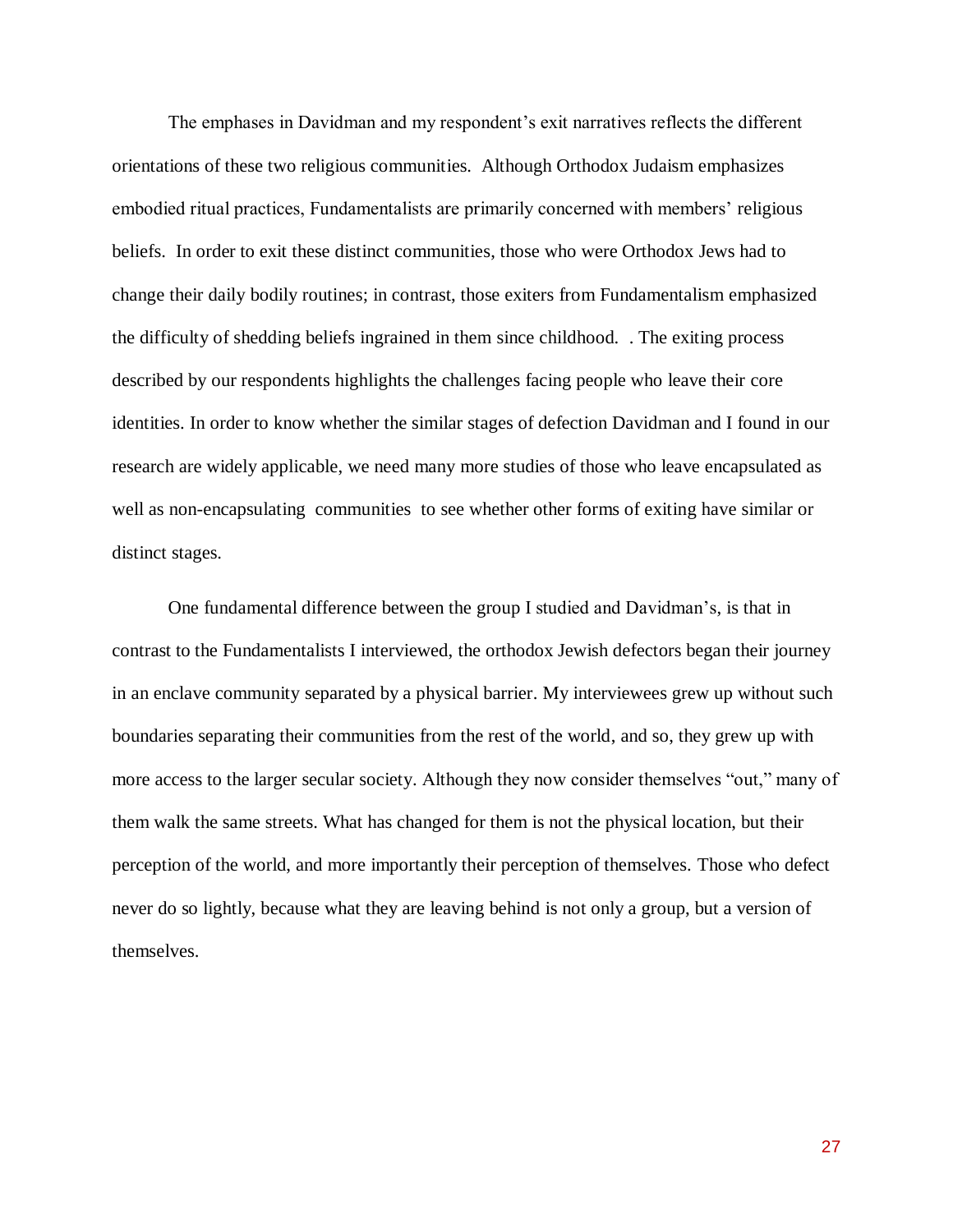### **References**

- Almond, G.A., R.S. Appleby & E. Sivan. 2003. *Strong Religion: The Rise of Fundamentalisms around the World*. Chicago: University of Chicago Press.
- Baer, Hans. 1978. "A field perspective of religious conversion: the Levites of Utah." Review of Religious Research 19:279-94.
- Balch, Robert W. 1979. "Two models of conversion and commitment to a UFO cult." Paper presented at Annual Meeting of the Pacific Sociological Association, Anaheim, CA.
- Balch, Robert W. and David Taylor. "Seekers and saucers: the role of the cultic milieu in joining a UFO cult" Pp. 43-64 in James T Richardson (ed.), Conversion Careers: In and Out of the New Religions. Beverly Hills: Sage.
- Barker, Eileen. 1981. "Who'd be a Moonie?: A comparative study of those who join the Unification Church in Britain." Pp 59-96 in B. Wilson (ed.), The Social Impact of New Religious Movements. New York: Rose of Sharon Press.
- Bromley, David G. and Anson D. Shupe, Jr. 1979. "Just a few years seems like a lifetime: A role theory approach to participation in religious movements." Pp. 159-85 in Lewis Kriesberg (ed.), Research in Social Movements, Conflicts, and Change. Greenwich, CT.: JAI Press.
- Berger, Peter, and Thomas Luckman. 1967. *The Social Construction Reality.* Garden City, NY: Anchor Books.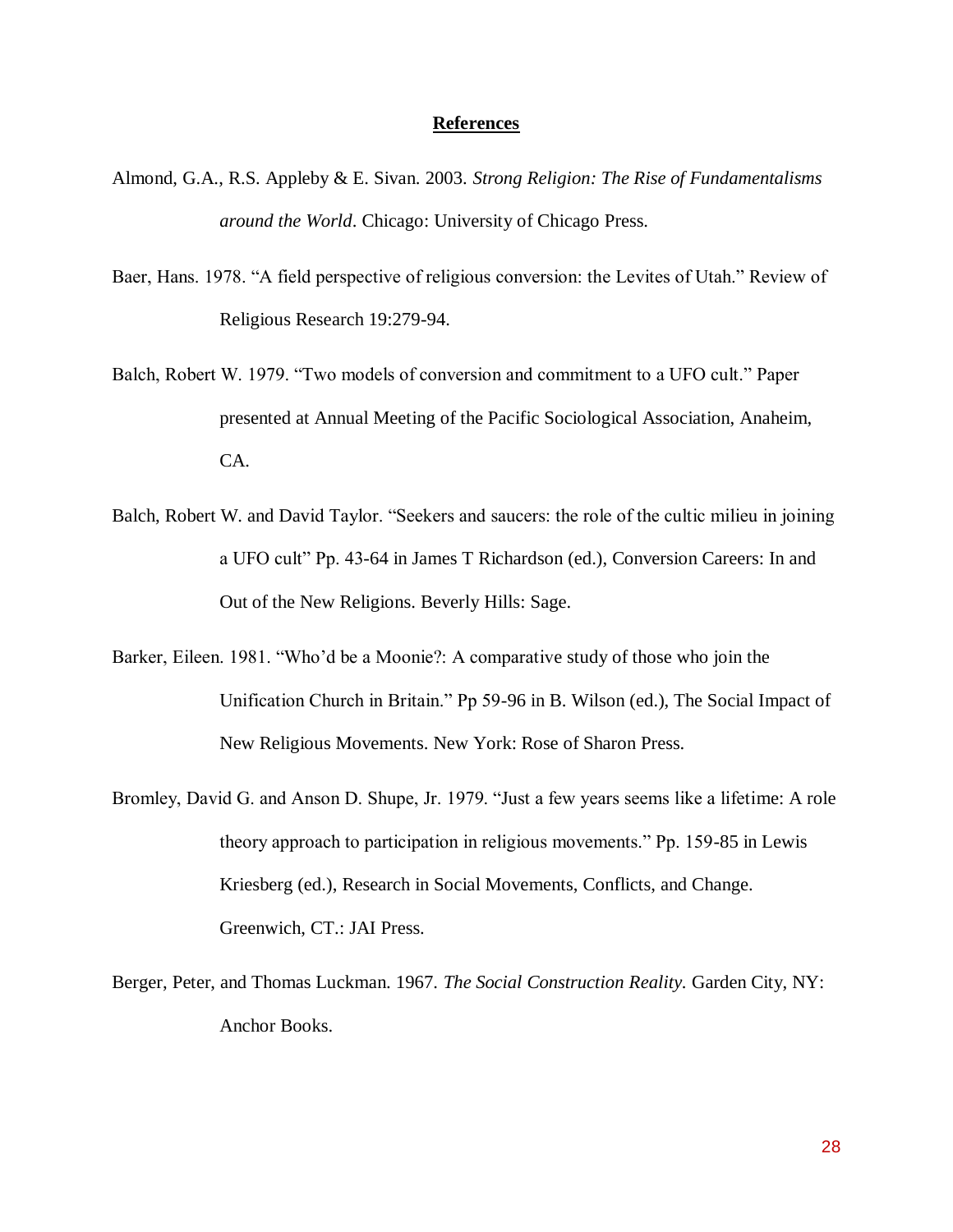- Berger, Peter. 1969. *The Sacred Canopy: Elements of Sociological Theory of Religion*. Garden City, NY: Anchor Books/ Doubleday.
- Charmaz, Kathy. 2006. *Constructing Grounded Theory: A Practical Guide through Qualitative Analysis*. London: Sage.

Davidman, Lynn. *Becoming Un-Orthodox*. Oxford Press: London. 2014

- Davidman, Lynn and Arthur L. Greil. *Characters in Search of a Script: The Exit Narratives of Formerly Ultra-Orthodox Jews.* Journal for the Scientific Study of Religion: Vol. 46, No. 2 (Jun, 2007) pp. 201-216
- Eakins, Paul. *How Our Lives Become Stories.* Cornell University Press: Ithaca, NY. 1999.
- Ebaugh, Helen. *Becoming an Ex: The Process of Role Exit.* The University of Chicago Press: Chicago, IL. 1988.
- Greil, Arthur L. 1984. "Social Cocoons: Encapsulating and Identity Transformation." *Sociological Inquiry* 54(3): 260-278.
- Greil, Arthur L., and David Rudy. 1984. "What Have We Learned from the Process Models of Conversion?" *Sociological Focus* 17: 305-323.

Herriot, Peter. *Religious Fundamentalism and Social Identity.* Routledge: New York, NY. 2007.

- Jacobs, Janet Liebman. 1989. *Divine Disenchantment: Deconverting from New Religions.* Bloomington: Indian University Press.
- Lynn, R., Harvey, J., & Nyborg, H. (2009). "Average Intelligence Predicts Atheism Rates Across 137 Nations." *Intelligence*, 37, 11-15.